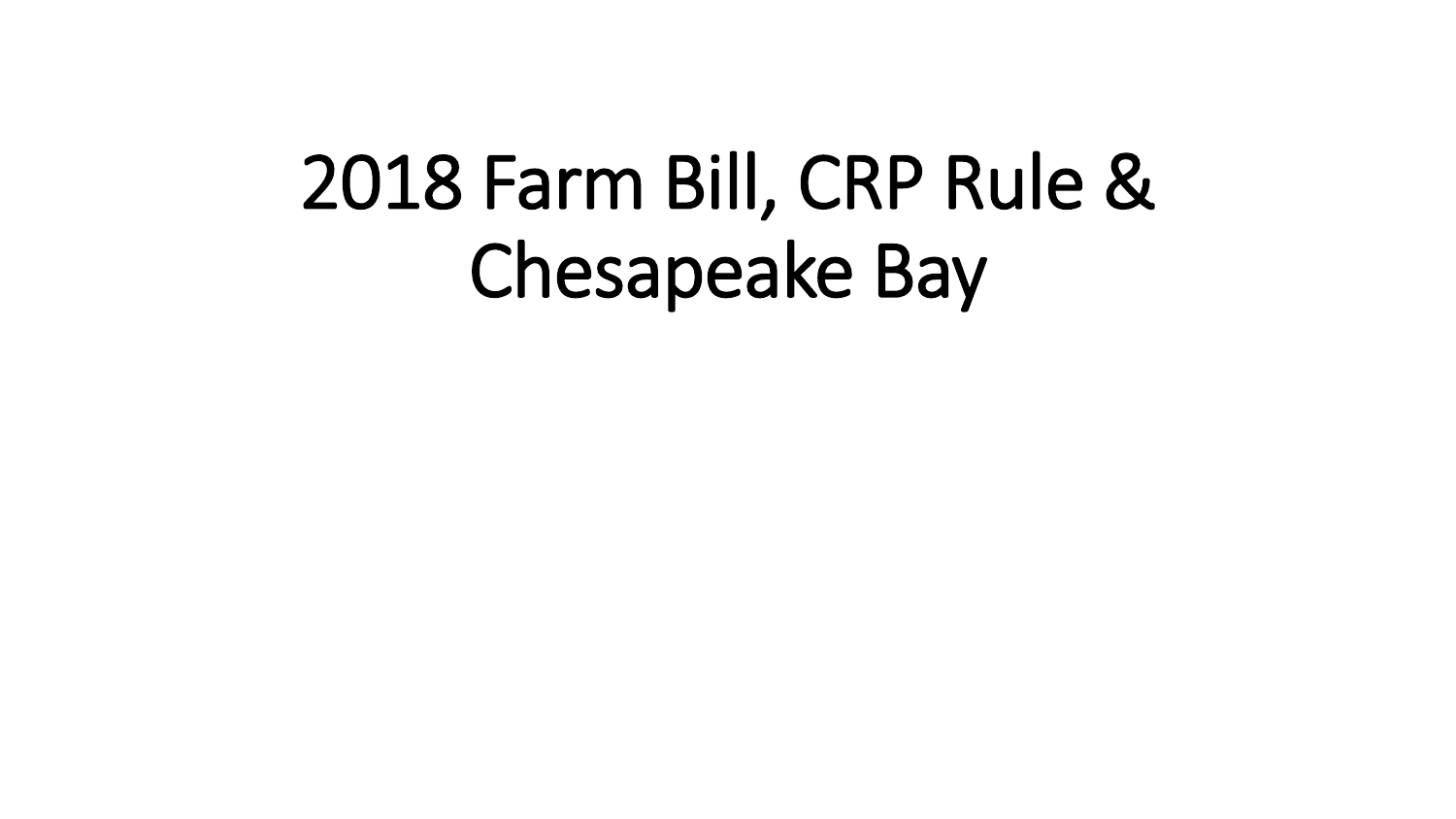### CRP Rule & Public Comment Period

- •Interim final rule
- Published in Federal Register (**Friday, Dec. 6th**) [https://www.federalregister.gov/documents/2019/12/](https://www.federalregister.gov/documents/2019/12/06/2019-26268/conservation-reserve-program) 06/2019-26268/conservation-reserve-program
- Very short public comment period **(45 days)**
- Public comment period ends **February 4, 2020**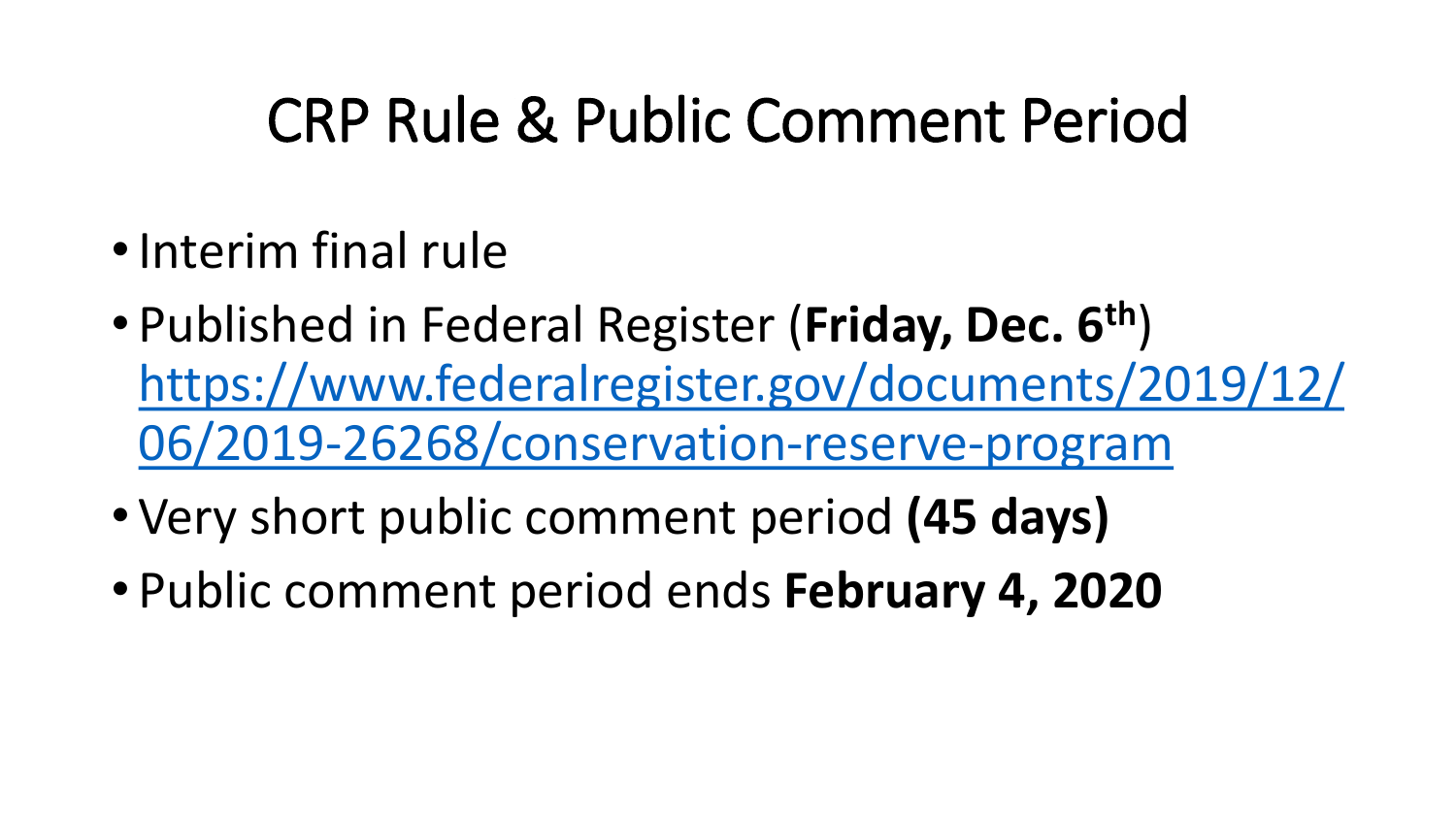# Interim Final Rule

- An interim final rule is *first published* as a final rule
- •Interim final rules are *immediately* effective
- **But** with the opportunity for public comment at the time the rule is promulgated
- •**Agency actively considers public comments & may make changes to the rule accordingly**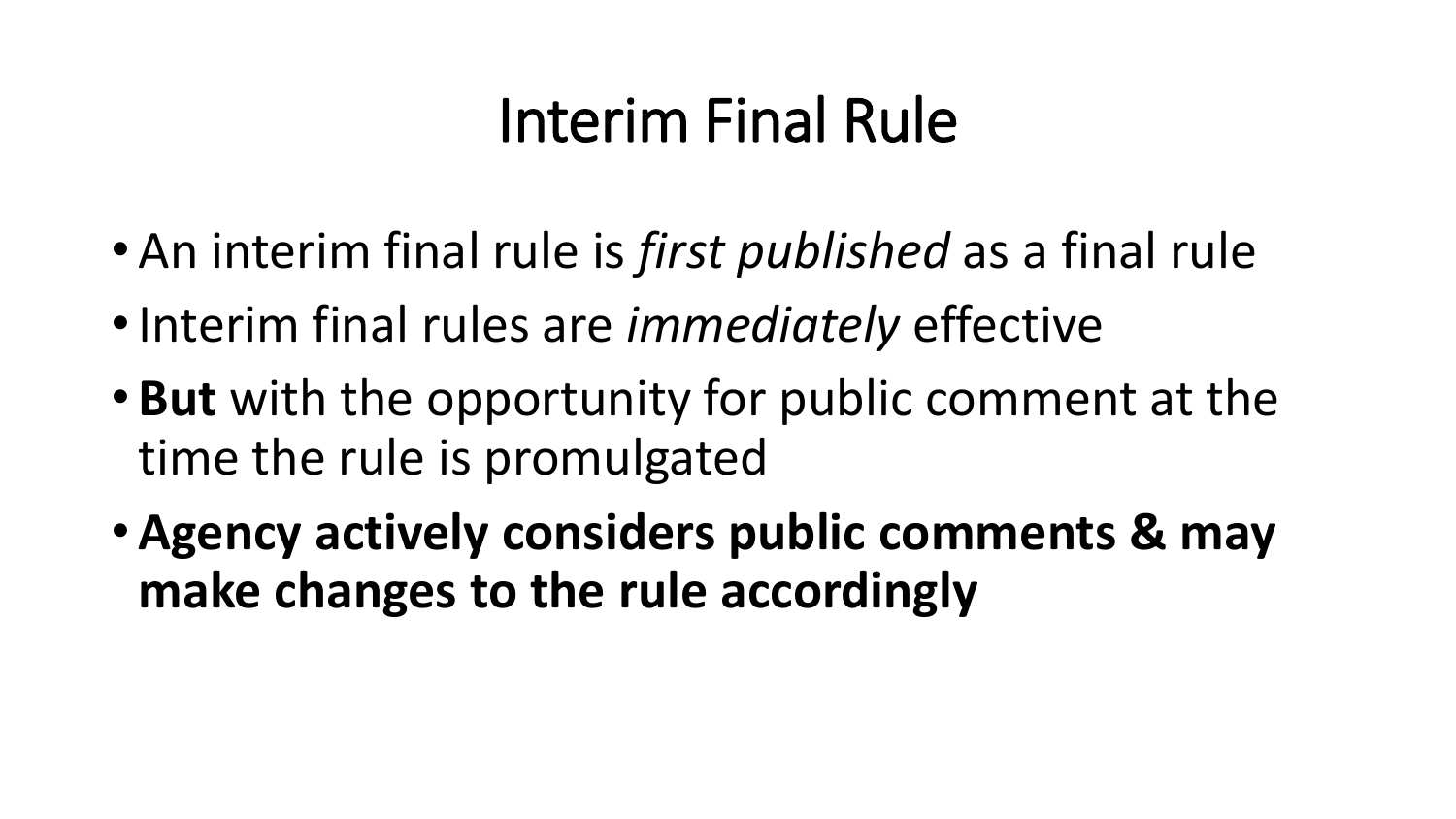### Public Comment & APA

- Like any rulemaking, subject to the Administrative Procedure Act (APA)
- Typically 30-180 day comment period, often 180 days (or more) for complex rulemakings
- Commenters can request longer comment period
- Purpose of rulemaking is to fill in details needed to implement the law and provides clarification
- Like any agency rule, must be consistent with the law it seeks to implement and Congressional intent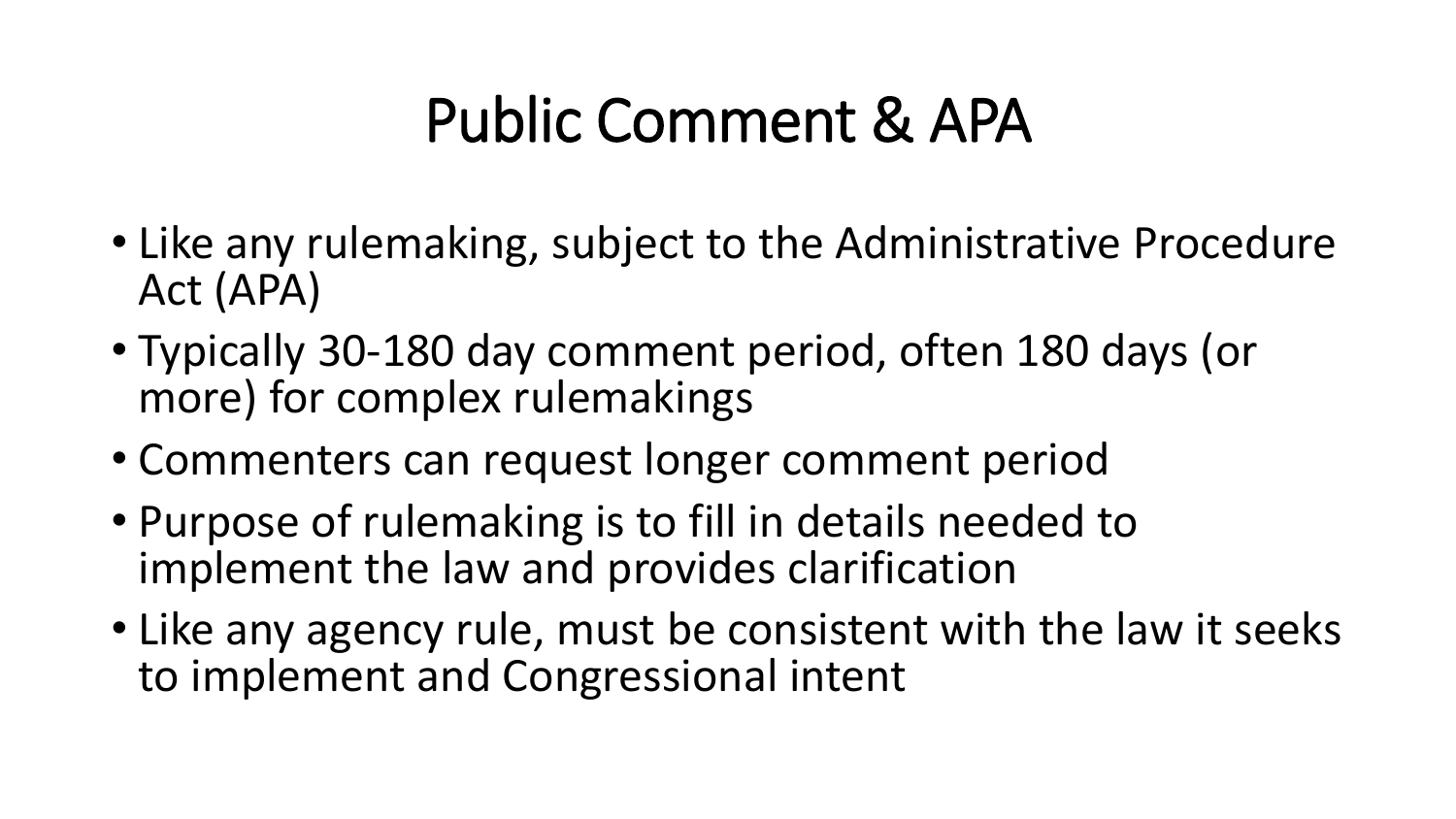# Judicial Review

- A reviewing court can consider whether a rule:
	- Is unconstitutional
	- Goes beyond the agency's legal authority
	- Didn't comply with the notice-and-comment process required by the APA or
	- Was arbitrary, capricious, or an abuse of discretion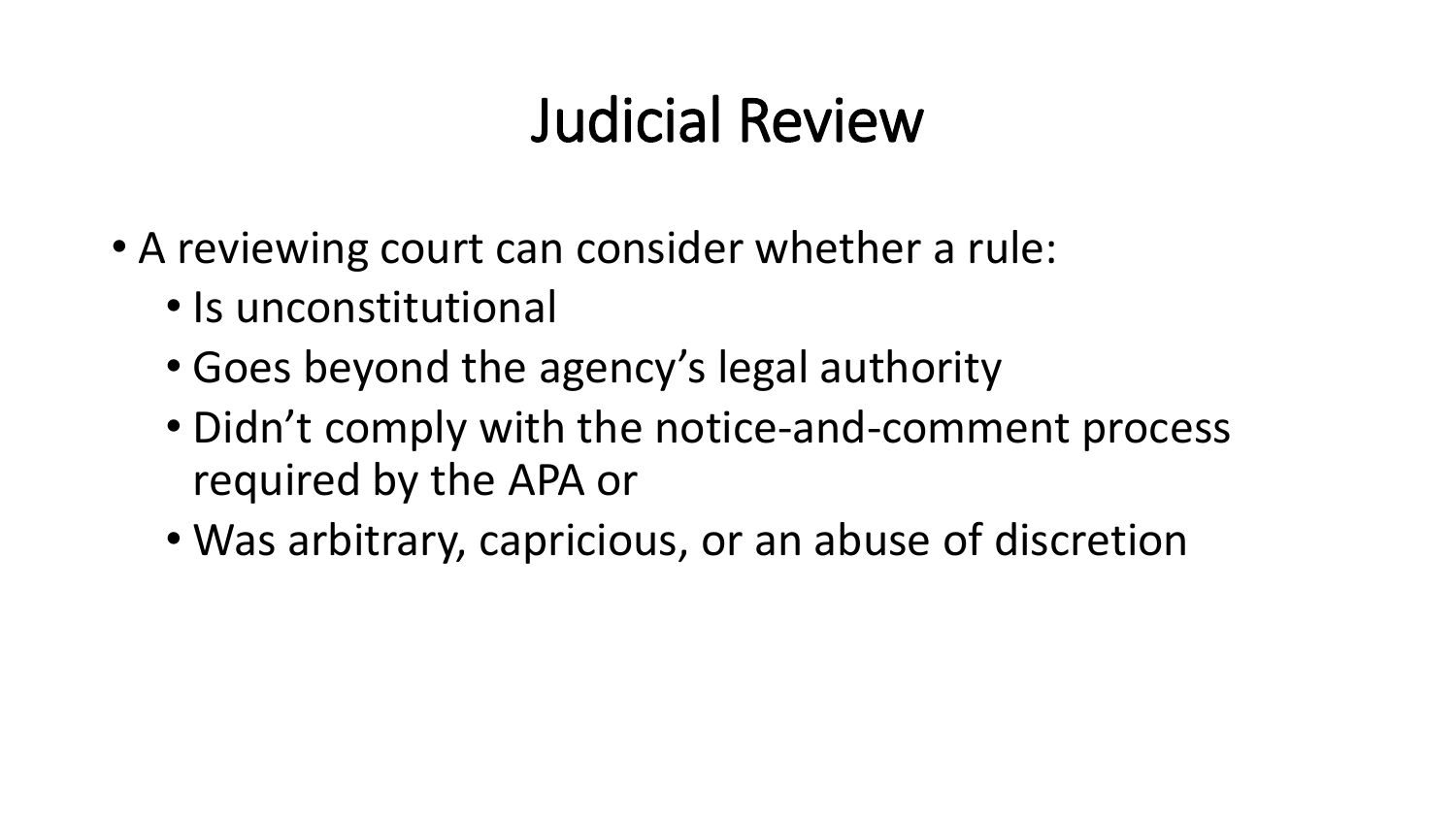### NEPA & PEA

- National Environmental Policy Act (NEPA) requires an EIS for any major federal action significantly impacting the environment
- PEA = programmatic environmental assessment
- An optional tool for agency to determine if there is significant environmental impact
- Rules, permits, etc = major federal actions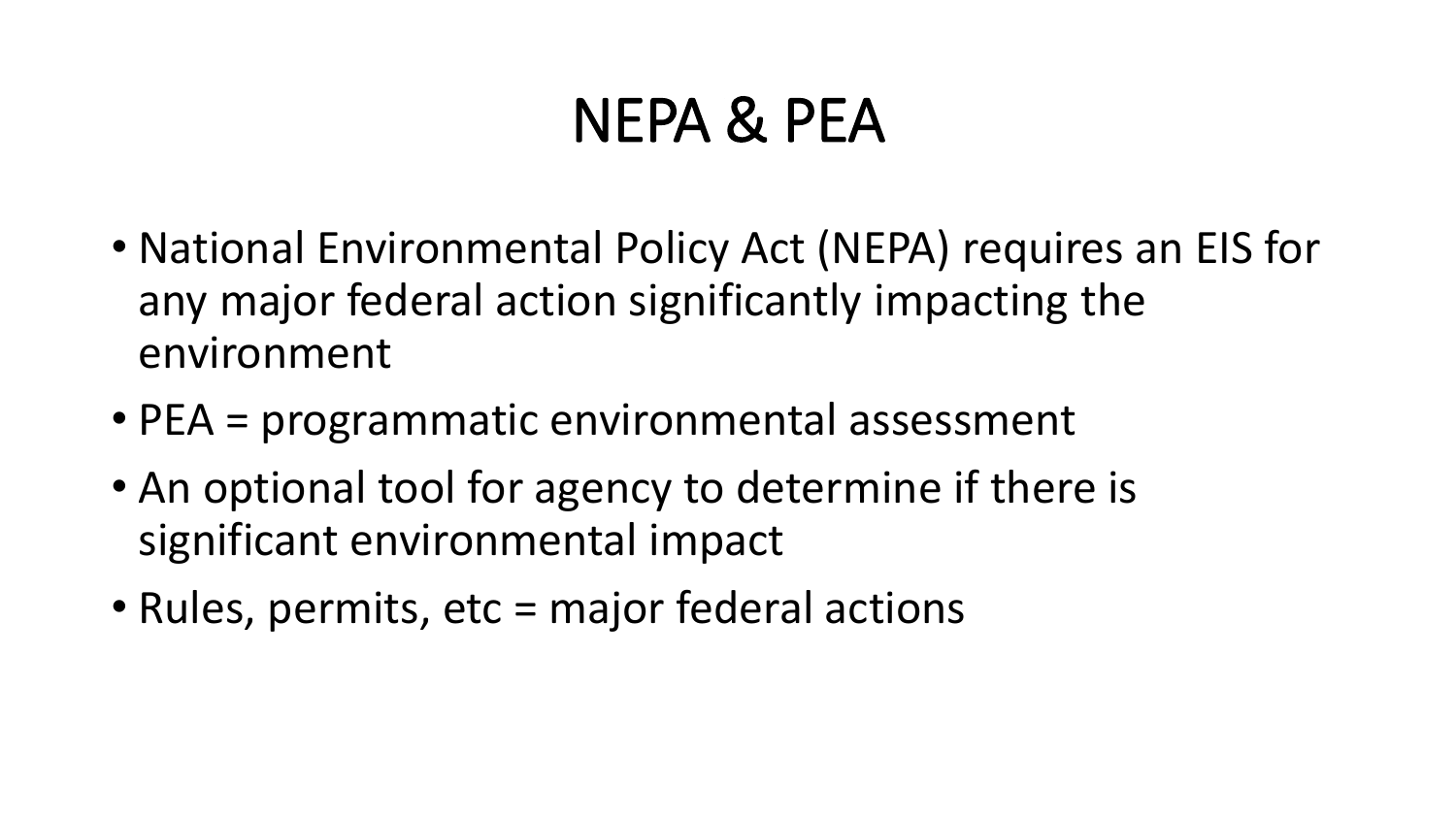#### Programmatic Environmental Assessment

- •Discuss proposed federal action & environmental impacts
- Proposed alternatives, including no agency action & environmental impacts
- Public comment: Agency considers public comments and discusses them in the final PEA
- •Decision: Finding of No Significant Impact (FONSI) or prepare an EIS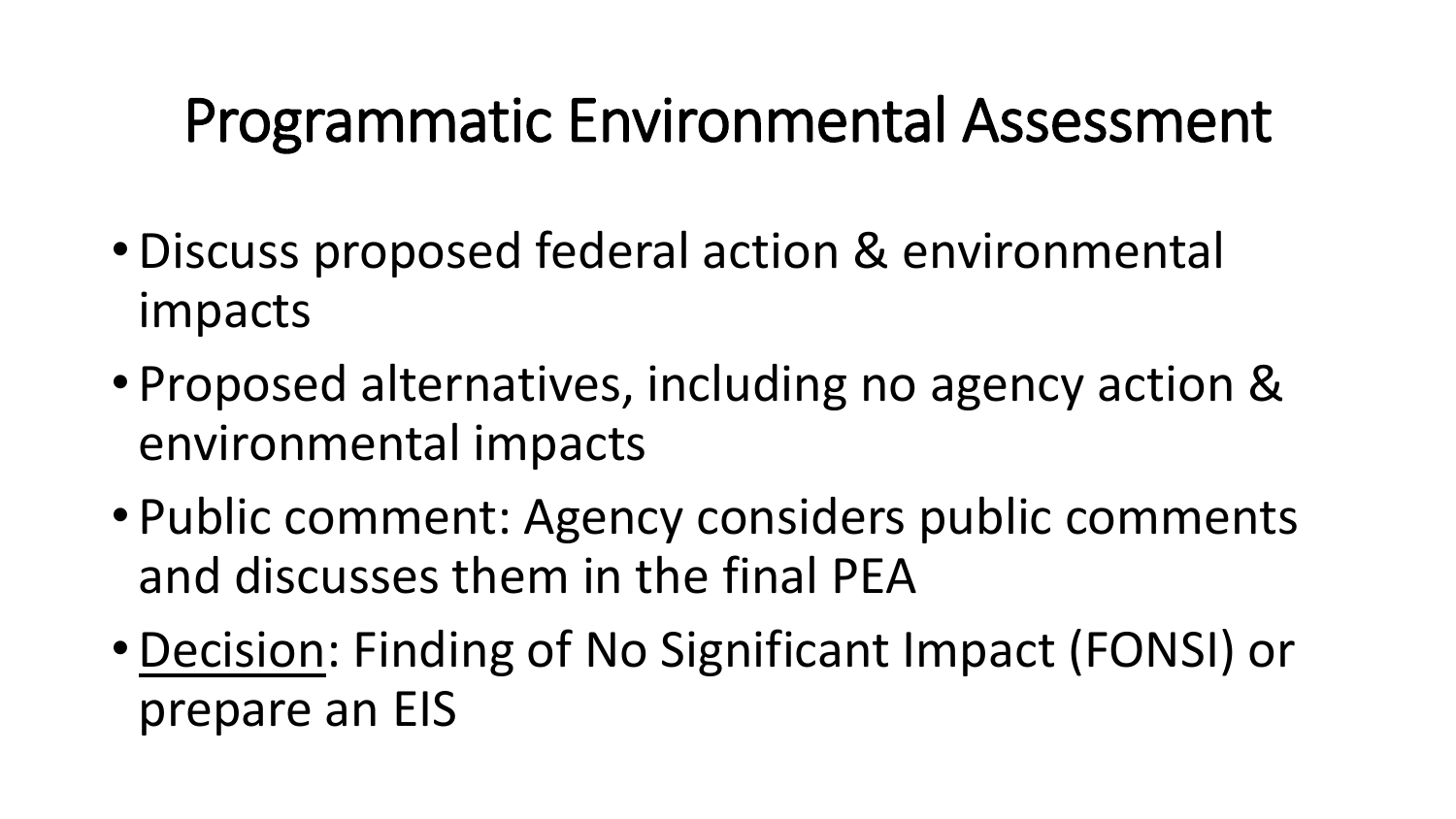# 2019 CRP PEA

- Draft PEA limited discussion of 2018 Farm Bill changes to CRP:
	- Nationwide acreage cap: 24 to 27 million acres
	- Haying and grazing
	- CLEAR 30
	- SHIPP
- Only 2 options: proposed federal action & no action
- **Nov. 1, 2019, Issued final PEA & FONSI**
- Appendix B: table discussing public comments
	- 13 comments (2 individuals, 3 state & regional agencies, 7 NGOs)
	- Made a few changes (ex. added table of 2018 Farm Bill changes, updated list of CLEAR practices)
	- Did *not* expand alternatives considered & no significant impacts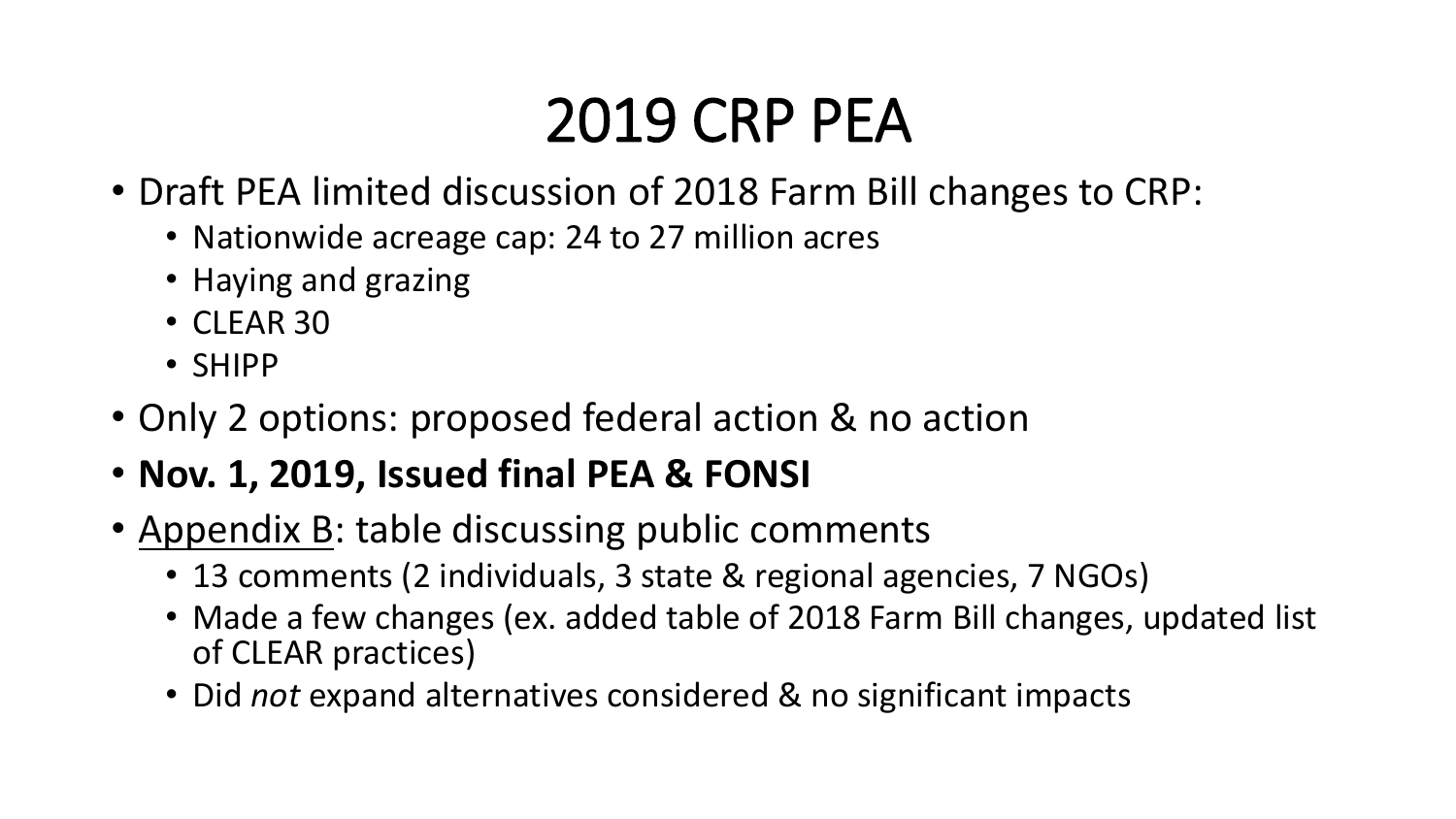# Relationship of CRP Rule & CRP Notices

#### • CRP notices:

- Policy documents
- Limited time period in effect (e.g., a year of signup)
- Not subject to public comment
- Agency has discretion to waive, make exceptions
- CRP rule:
	- Has the force & effect of law
	- Remains in effect until changed by future rulemaking
	- Purpose is to implement the CRP provisions of 2018 Farm Bill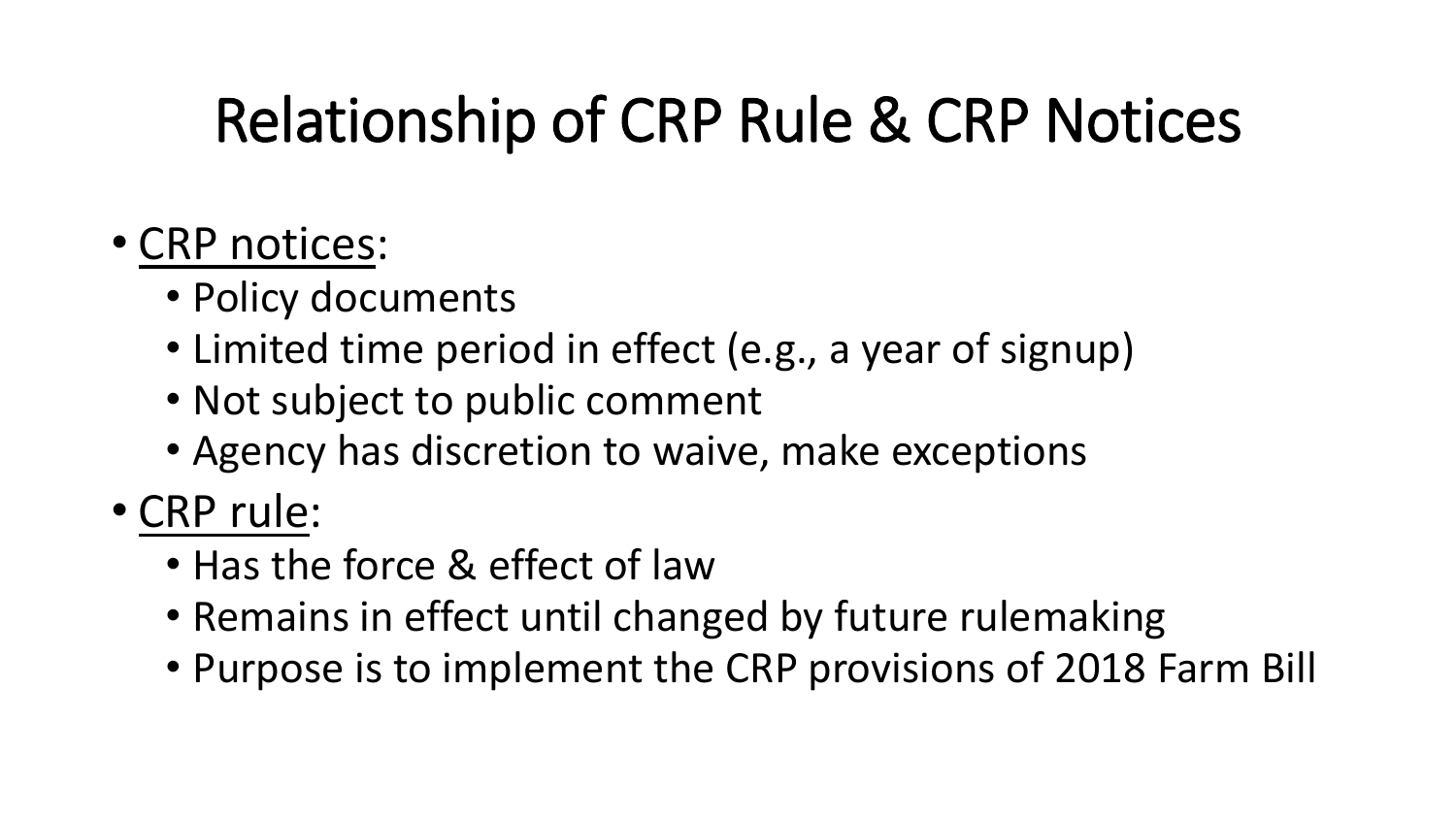#### CRP Notices (so far…)

CRP-891 (existing CREPs) CRP-890 (letters for expired CRP) CRP-889 (continuous CRP) CRP-888 (general signup) CRP-887 (cost share rates) CRP-886 (ACEP, WRE & 25% county cap) CRP-885 (reenrolling hardwood trees) CRP-884 (contract modifications) CRP-883 & CRP-878 (SRRs for FY20) CRP-882 (reporting CRP acres) CRP-881 (CREP annual reports)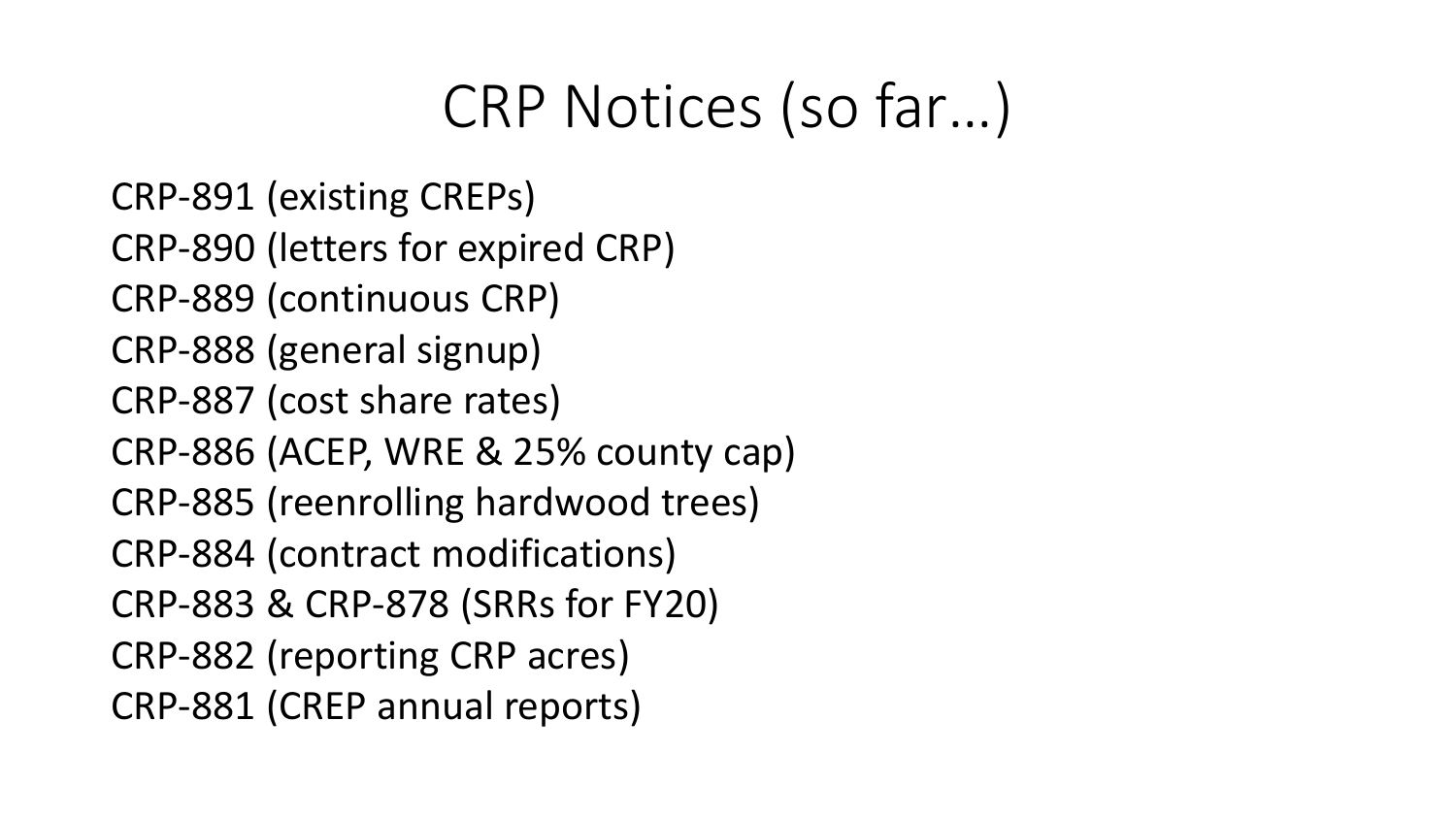### FY 2020 CRP enrollment timeframes

- **General Signup:** 1<sup>st</sup> general signup in past few years, accepting offers nationwide: **Dec 9, 2019-Feb. 28, 2020**
- Competitive process rank offers using EBI (wildlife, erosion, water quality, enduring benefits, *and* cost…)
- **CCRP**: enrollment began **Dec 9, 2019**
- **CREP:** enrollment began Jan x, 2020 for existing CREPs
- reopening state by state, agreement by agreement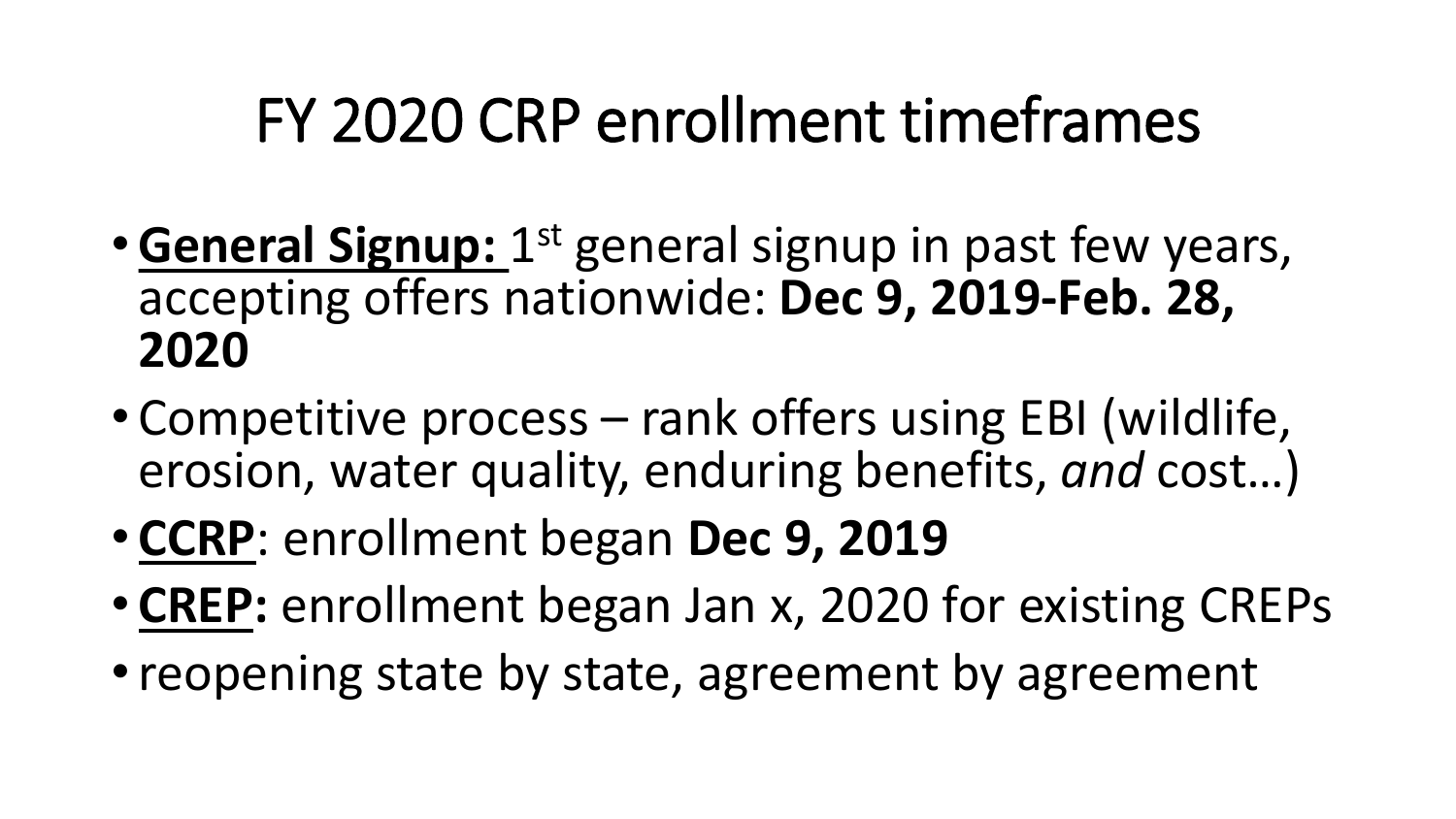# What Are the Major Changes to CRP in 2018 Farm Bill?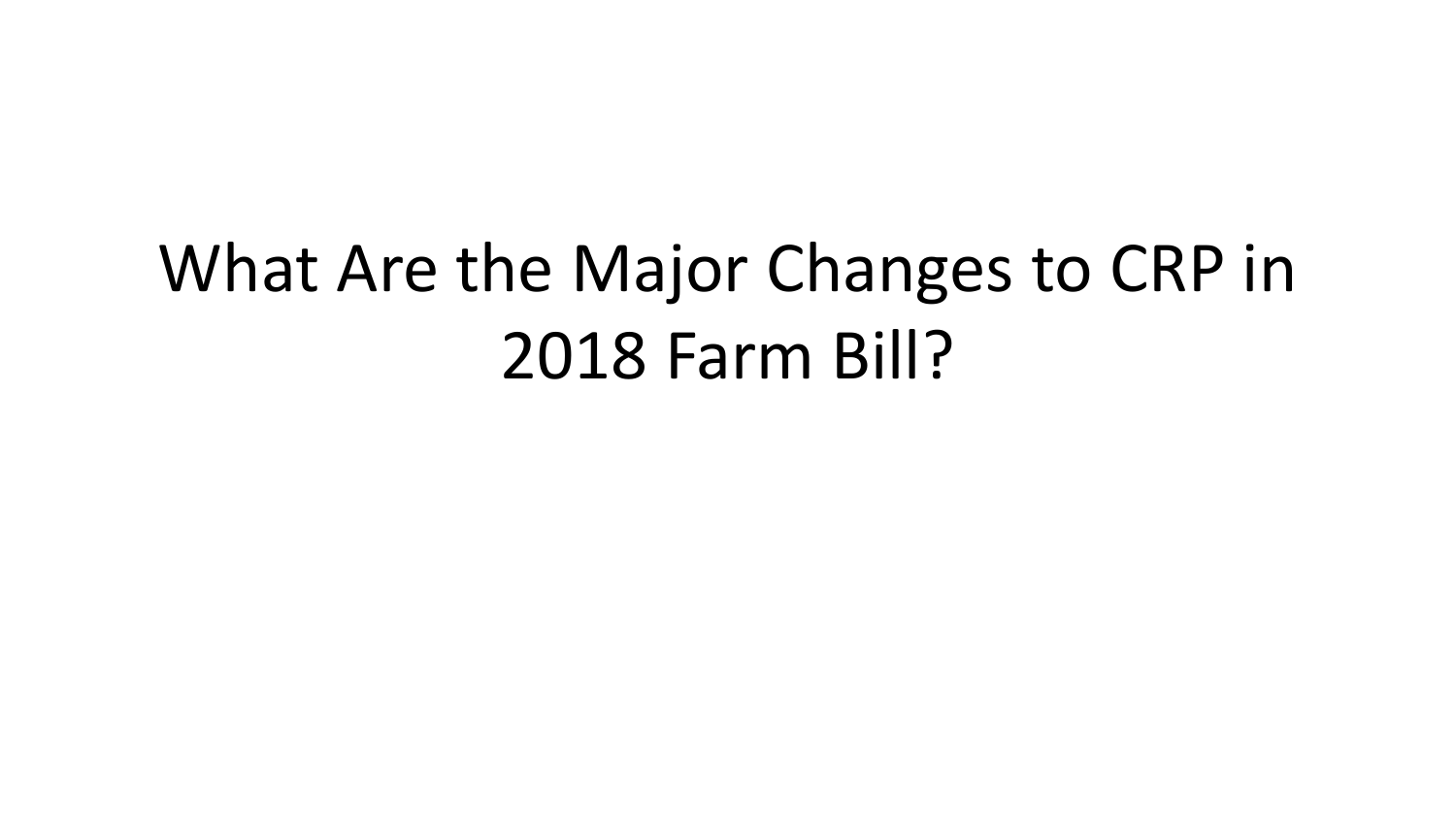| <b>2018 Farm Bill Provision</b>                                  | What does it change?                                                                                                                | <b>Comments</b>                                                                                                                          |
|------------------------------------------------------------------|-------------------------------------------------------------------------------------------------------------------------------------|------------------------------------------------------------------------------------------------------------------------------------------|
| Nationwide CRP Acre cap                                          | Raises from 24 million acres to 27<br>million acres                                                                                 | Over the 5-year farm bill; balance<br>of CCRP, CREP & GS impacts<br>environmental benefit & cost                                         |
| Annual general signups & targets<br>based on historic enrollment | Formerly at Secretary's discretion                                                                                                  | Targeted enrollment based on<br>historic geographical enrollment;<br>Hadn't had GS in past few years<br>(2015 Farm Bill cut size of CRP) |
| <b>CCRP</b> scope                                                | Priority for CLEAR – at least 40% of<br><b>CCRP</b>                                                                                 | Does NOT require elimination of<br>HEL, SAFE, etc CCRP initiatives                                                                       |
| <b>Incentives</b>                                                | $SIP - 32.5\%$ of first year rental \$<br>MCM $C/S$ – eliminated<br>SRRs – revised yearly; $GS - 85\%$ of<br>SRR; CCRP – 90% of SRR |                                                                                                                                          |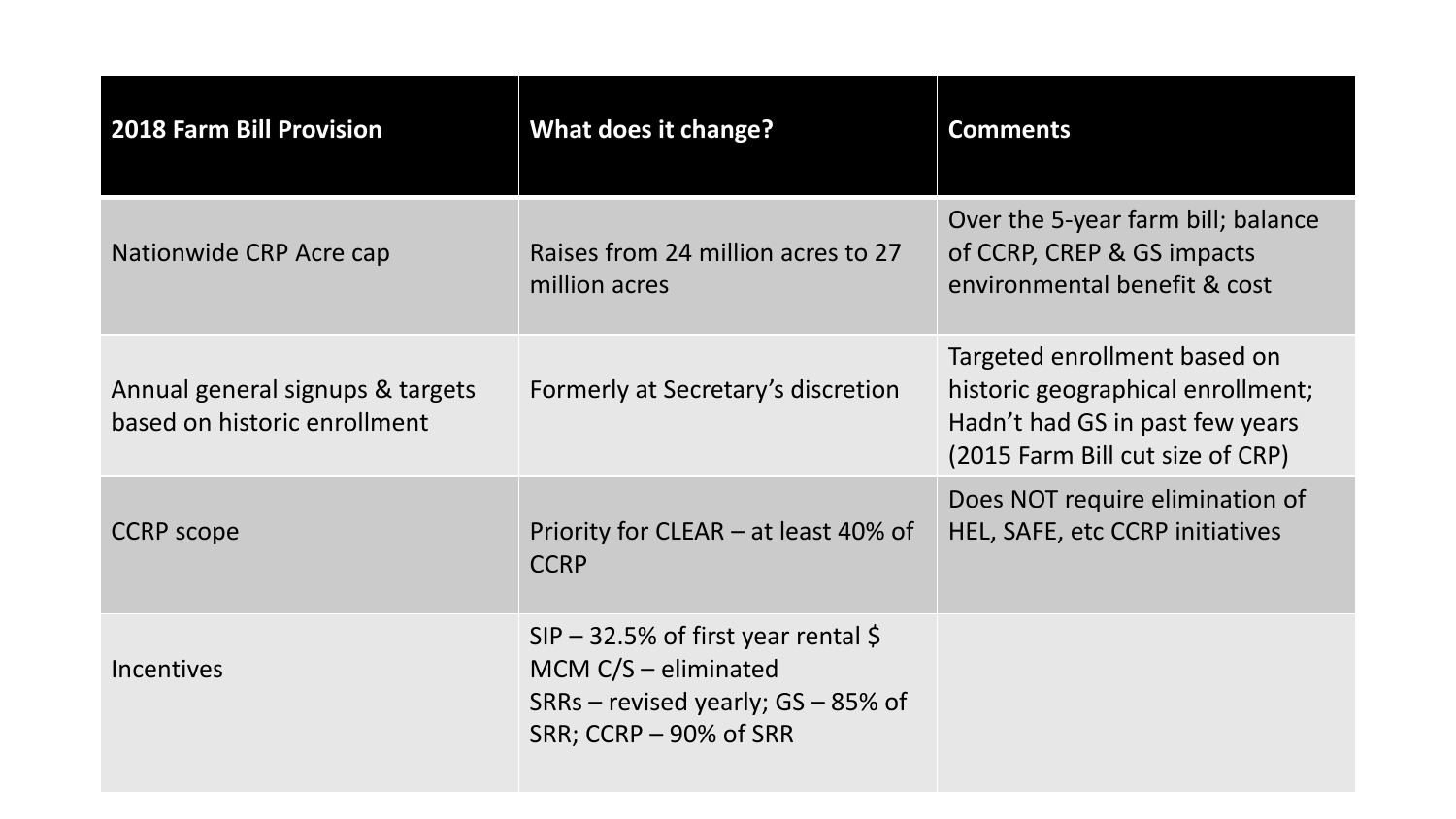| <b>2018 Farm Bill CREP provision</b>                                 | What does it change?                                                                                                                   | <b>Comments</b>                                                                                                                                                        |
|----------------------------------------------------------------------|----------------------------------------------------------------------------------------------------------------------------------------|------------------------------------------------------------------------------------------------------------------------------------------------------------------------|
| <b>MPL C/S payments</b>                                              | Reflect fair market value of cost of<br>installation                                                                                   | Important for grazers/dairy in Bay<br>watershed because need help with<br>cost of stream fencing, alternate<br>water & crossings that reflects<br>actual costs in area |
| <b>Riparian Buffer Management</b><br><b>Payments</b>                 | Brand new provision: applies to<br>post-establishment management &<br>100% C/S of "normal and<br>customary management cost"            | Is broader than $MCM -$<br>maintenance or enhancement of<br>cover post establishment<br>consistent with conservation plan                                              |
| <b>Cost Share &amp; Practice Incentive</b><br><b>Payments (PIPs)</b> | <b>Brand new provision: requires</b><br>USDA to provide partial PIP<br>payment as major components<br>completed if requested by farmer | This is important for Chesapeake<br>Bay farmers, and others, because<br>RFBs, and other complex practices,<br>are expensive & may take 2 yrs to<br>fully install       |
| <b>CREP partners &amp; SRR</b><br>establishment                      | <b>Brand new provision: Expressly</b><br>provides that CREP partners may<br>provide alternate way to calculate                         |                                                                                                                                                                        |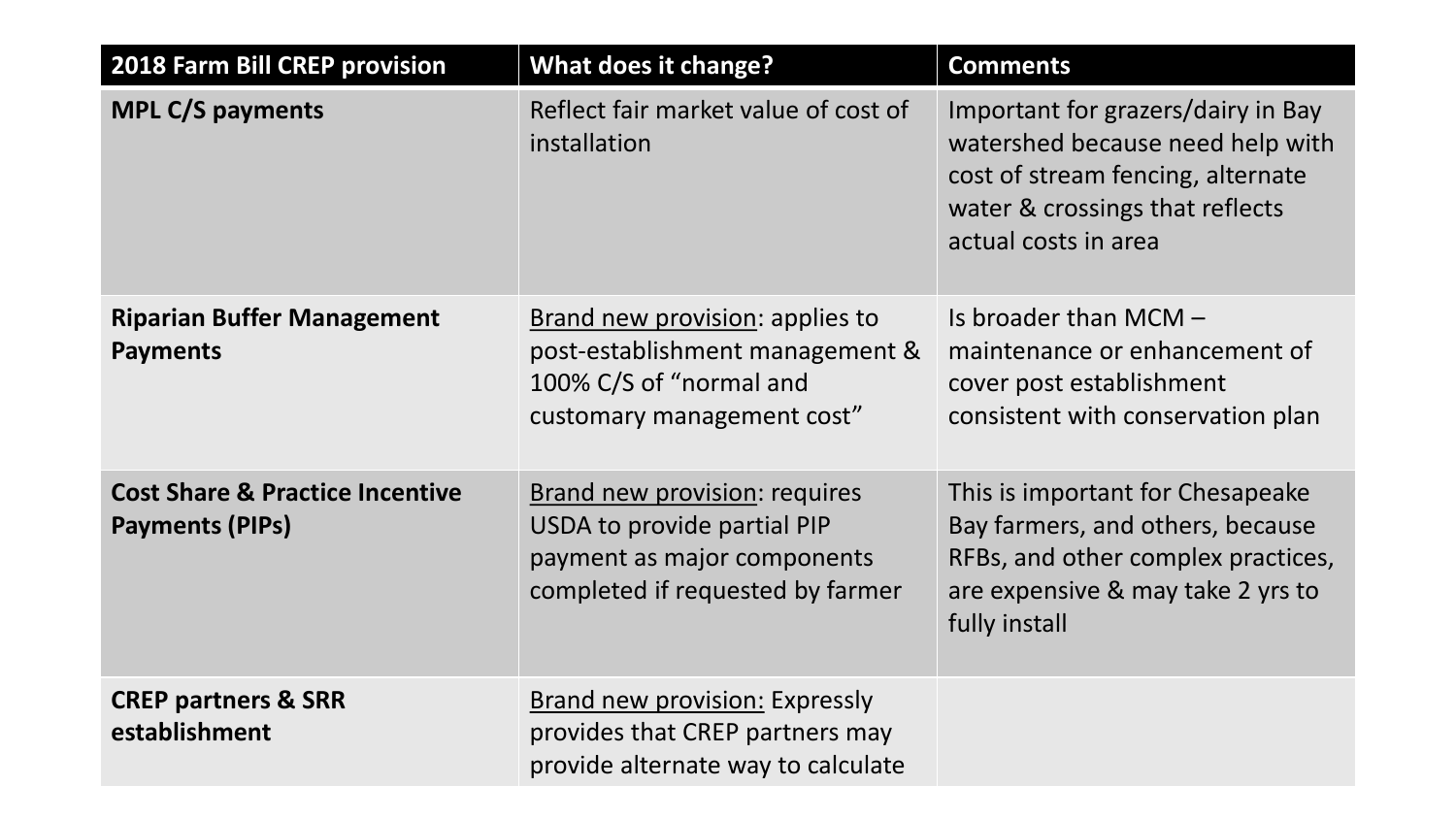| <b>2018 Farm Bill provision</b>                                              | <b>What does it change?</b>                                                                                                                                                                          | <b>Comments</b>                                                                                                                                                                                                                      |
|------------------------------------------------------------------------------|------------------------------------------------------------------------------------------------------------------------------------------------------------------------------------------------------|--------------------------------------------------------------------------------------------------------------------------------------------------------------------------------------------------------------------------------------|
| <b>Temporary waiver of non-federal</b><br><b>CREP match</b>                  | Brand new provision: Shall include<br>language in CREP Agreements to<br>allow temporary waiver of CREP<br>match requirements (to advance<br>CREP purposes, e.g., water Q,<br>wildlife habitat, etc.) | Important in Bay (and nationally) -<br>sometimes states run out of CREP<br>match & this allows program to<br>keep running; helps address abrupt<br>stoppages; important for partners,<br>farmer planning & environmental<br>benefits |
| 30% CREP match requirement if<br>majority of match comes from<br><b>NGOs</b> | <b>Brand new provision: Previously</b><br>non-federal match was only 20%<br>(at least $\frac{1}{2}$ \$) & was only in policy                                                                         |                                                                                                                                                                                                                                      |
| <b>CLEAR 30</b>                                                              | Brand new provision: Participant<br>can choose in last year of CRP<br>contract if CLEAR practice & w/in<br>target area                                                                               | Extends CRP practice protection;<br>Increased flexibility for economic<br>use (managed haying & grazing,<br>timber harvest, etc); role of NGOs<br>(implementation, TA, etc)                                                          |
| Limits hardwood trees to 1<br>reenrollment                                   | Brand new provision: Limits<br>hardwood trees to 1 reenrollment<br>except RFBs, forested wetlands &<br>shelterbelts                                                                                  | Exemptions for RFBs & forested<br>wetlands are important for<br>Chesapeake Bay                                                                                                                                                       |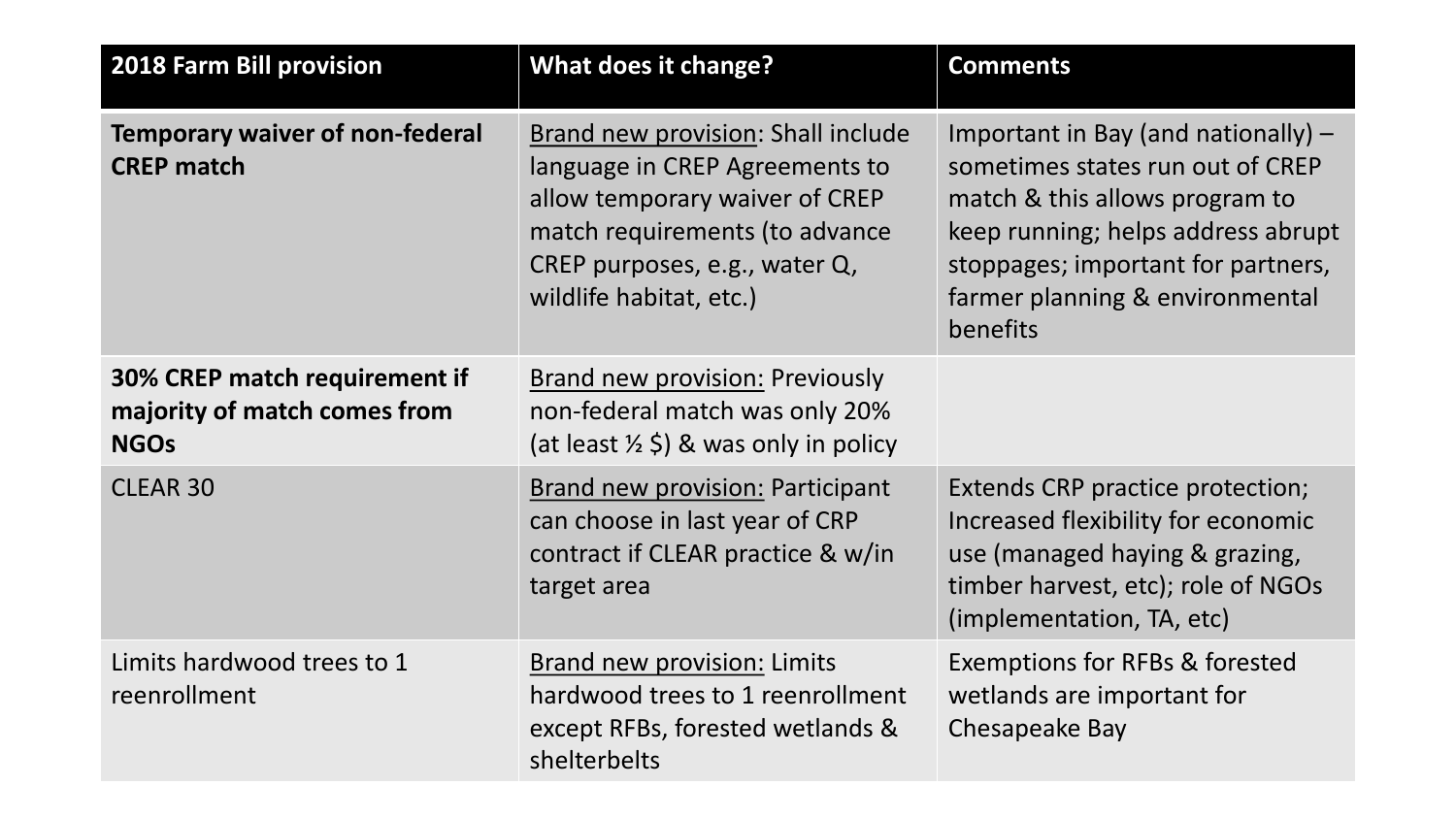| <b>2018 Farm Bill provision</b>                                                                | What does it change?                                             | <b>Comments</b>                                                                                                                                                              |
|------------------------------------------------------------------------------------------------|------------------------------------------------------------------|------------------------------------------------------------------------------------------------------------------------------------------------------------------------------|
| Seed costs C/S                                                                                 | C/S capped at 50%                                                |                                                                                                                                                                              |
| <b>Makes CRP lands eligible for</b><br>reenrollment that couldn't reenroll<br>in FY17 and FY18 | Without this change, expired<br>forested acres couldn't reenroll | Congress didn't address CRP acres<br>that couldn't reenroll in FY19<br>because didn't foresee would take<br>so long to reopen; Particularly<br>important for tree practices. |
| <b>Food producing plants on CREP</b><br><b>buffers</b>                                         | Brand new provision                                              | Note: the farm bill does NOT<br>require any payment reduction                                                                                                                |
| <b>Prairie Strips</b>                                                                          | Adds as a brand new conservation<br>practice in CLEAR            |                                                                                                                                                                              |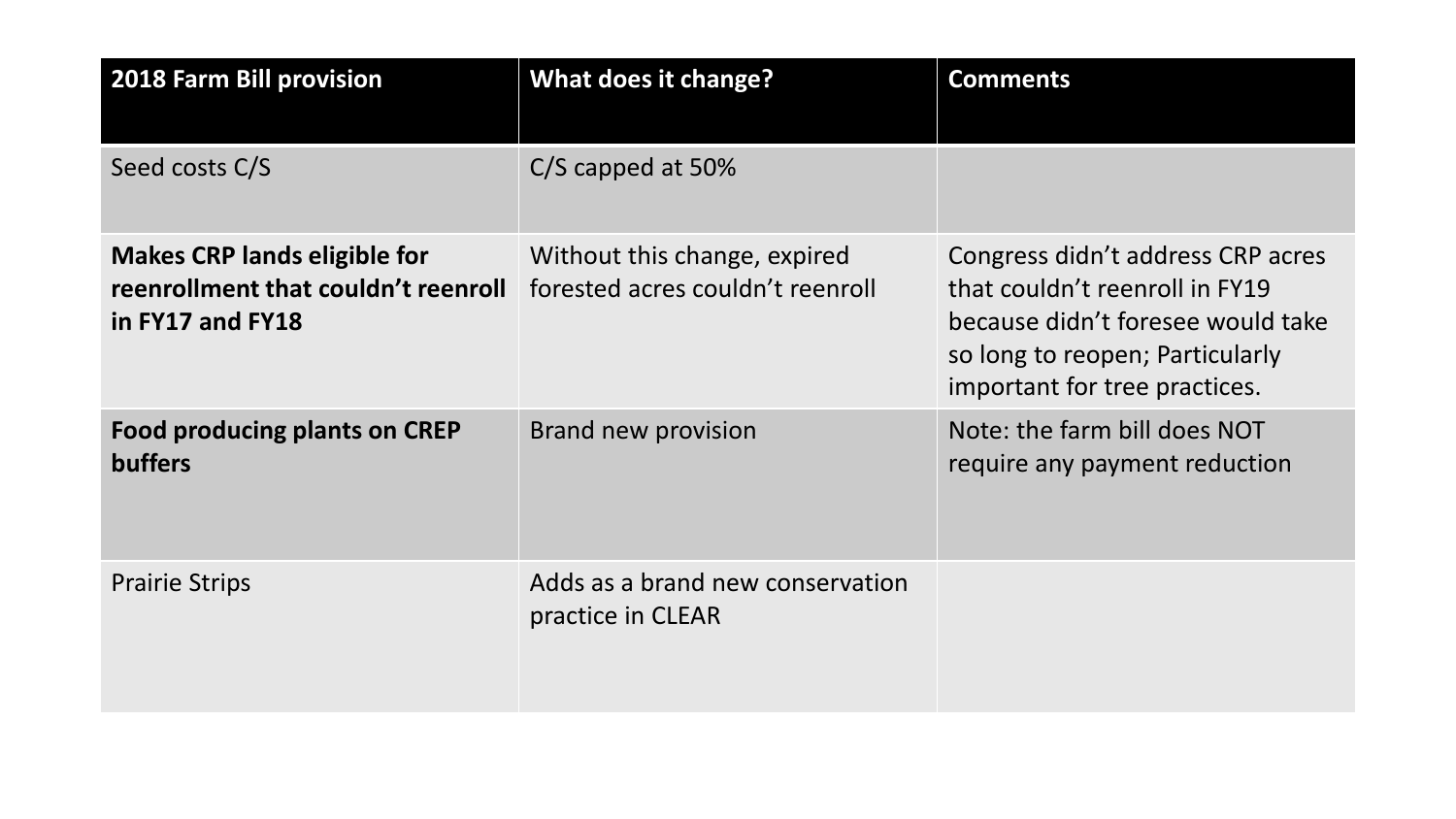#### Cost Share for CREP MPL Buffers

- No language in CRP Rule
- Notice CRP-887: Eliminated national C/S caps
- 3 tiered per component review
	- \$4,000 or less at local level;
	- more than \$4,000 and up to \$7,500 at state level; More than \$7,500 at CEPD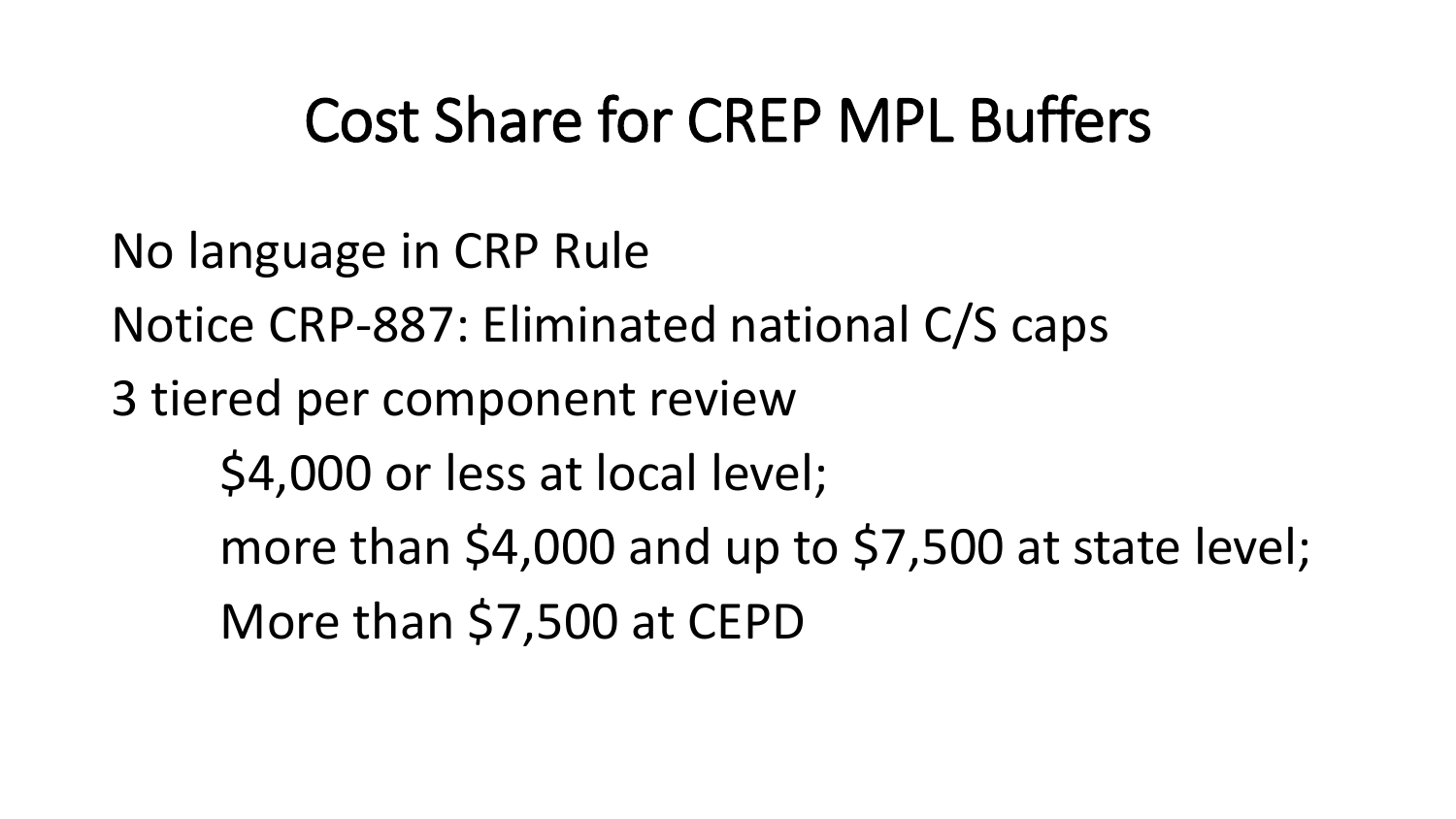### Riparian Buffer Management Payments

- 1410.90(e) tracks farm bill language
- How is this included in CREP agreements?
- Will there be a simple, quick way to amend?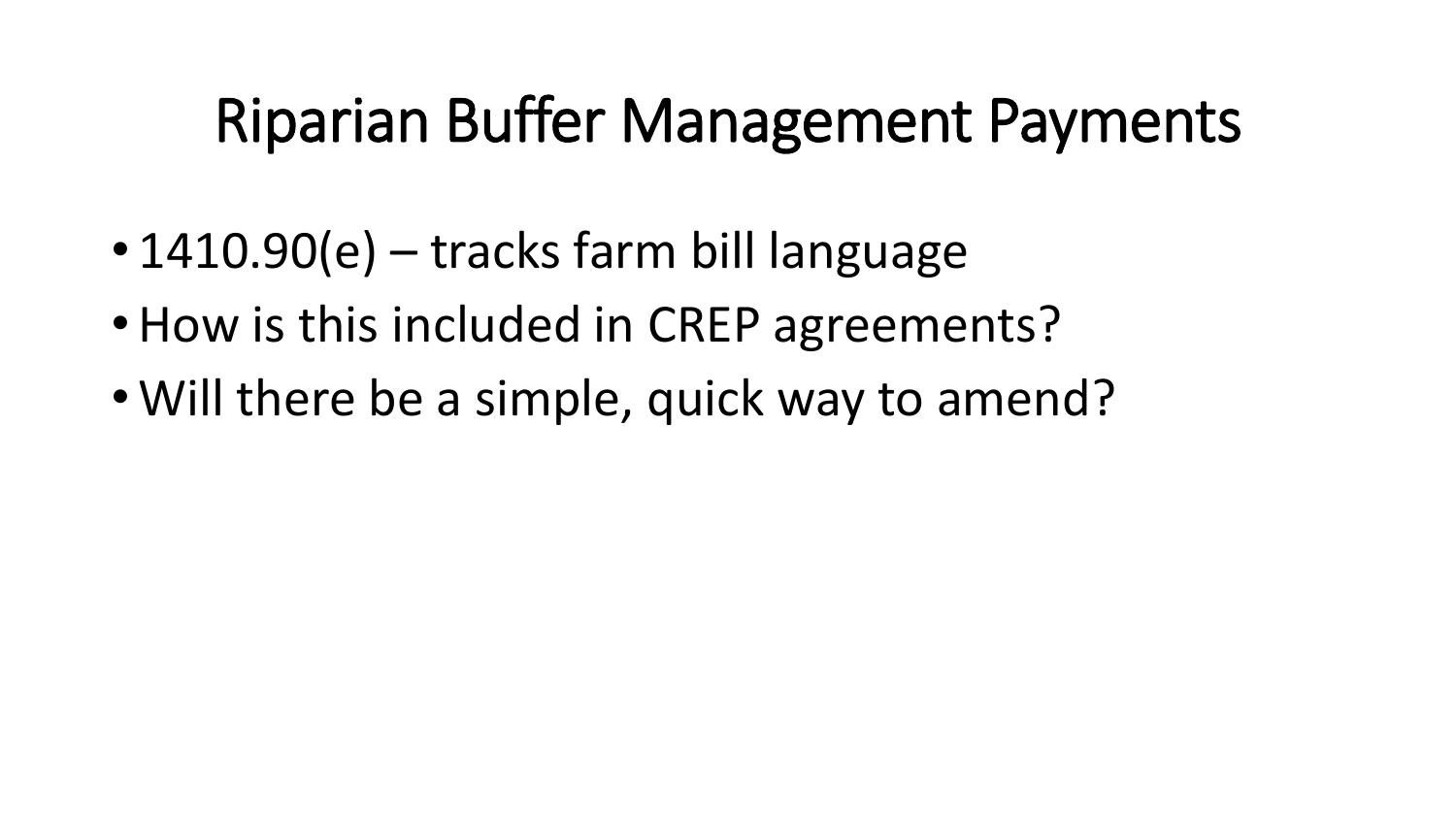#### Partial PIP Payments

• Not in the rule or the notices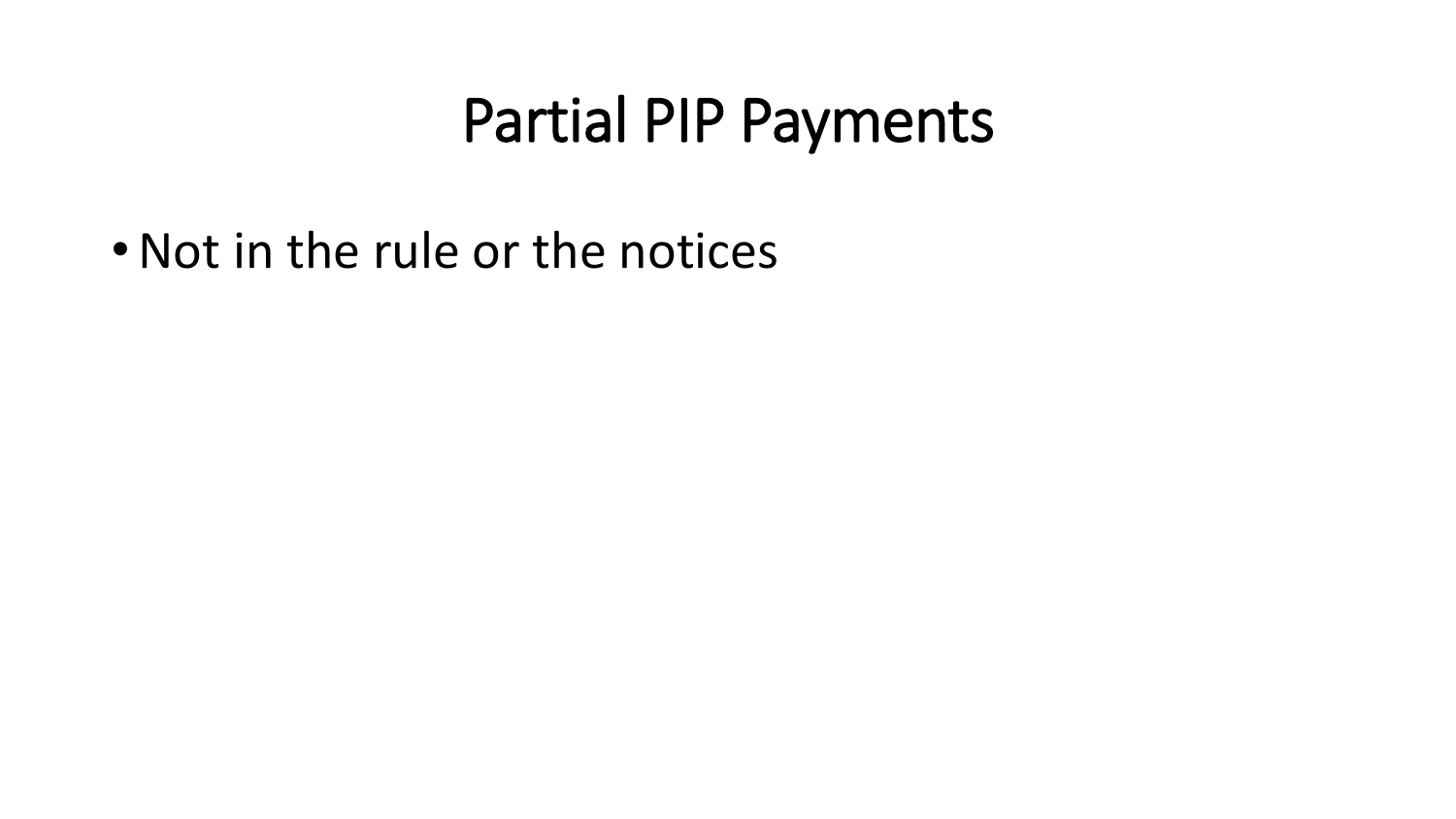#### Temporary Waiver of CREP Match

•No CRP rule language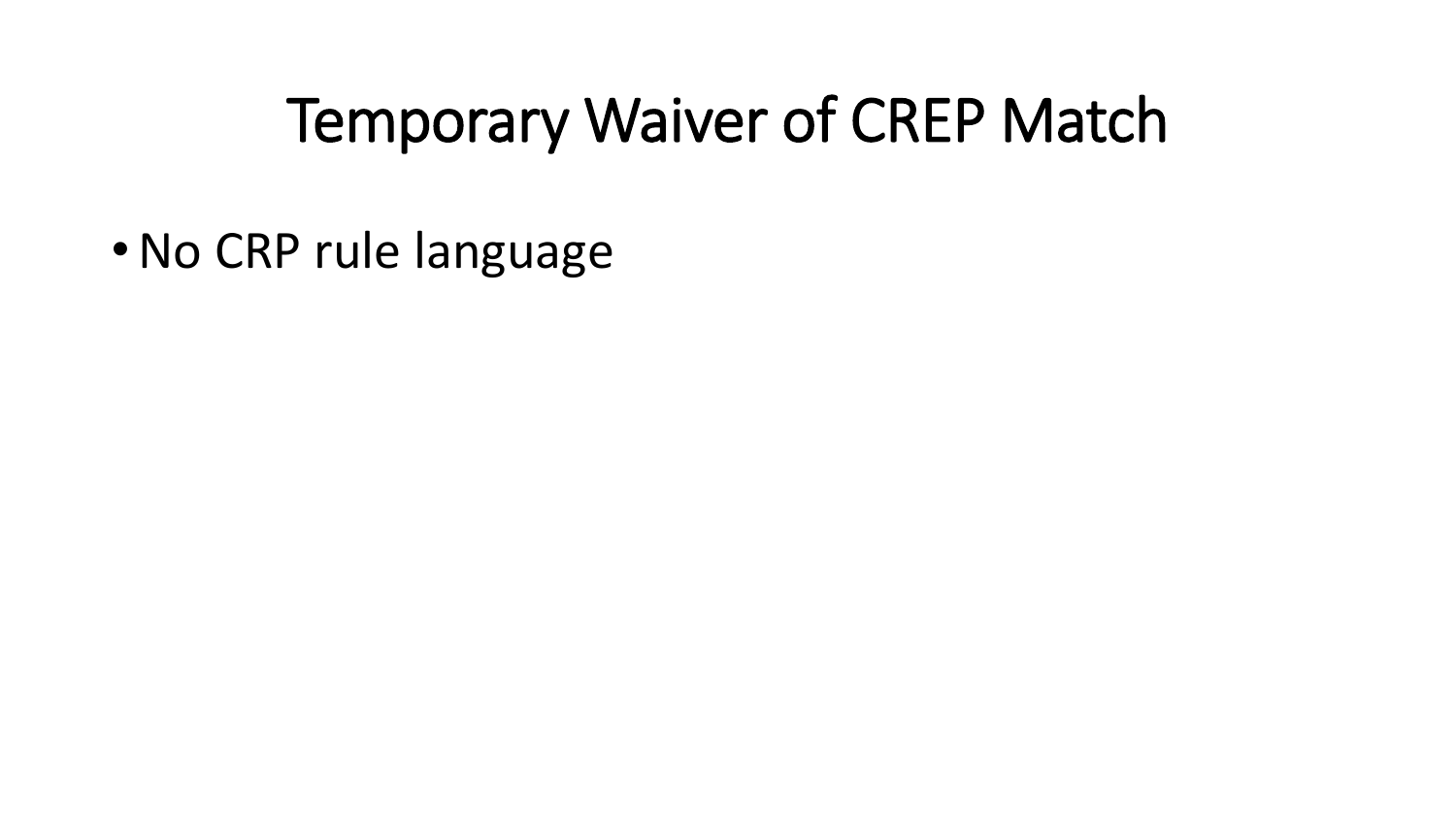#### Process re SRR Establishment

- •Don't see anything in rule or notices re CREP partners
- What will process be?
- Sufficient time, notice, opportunity to comment?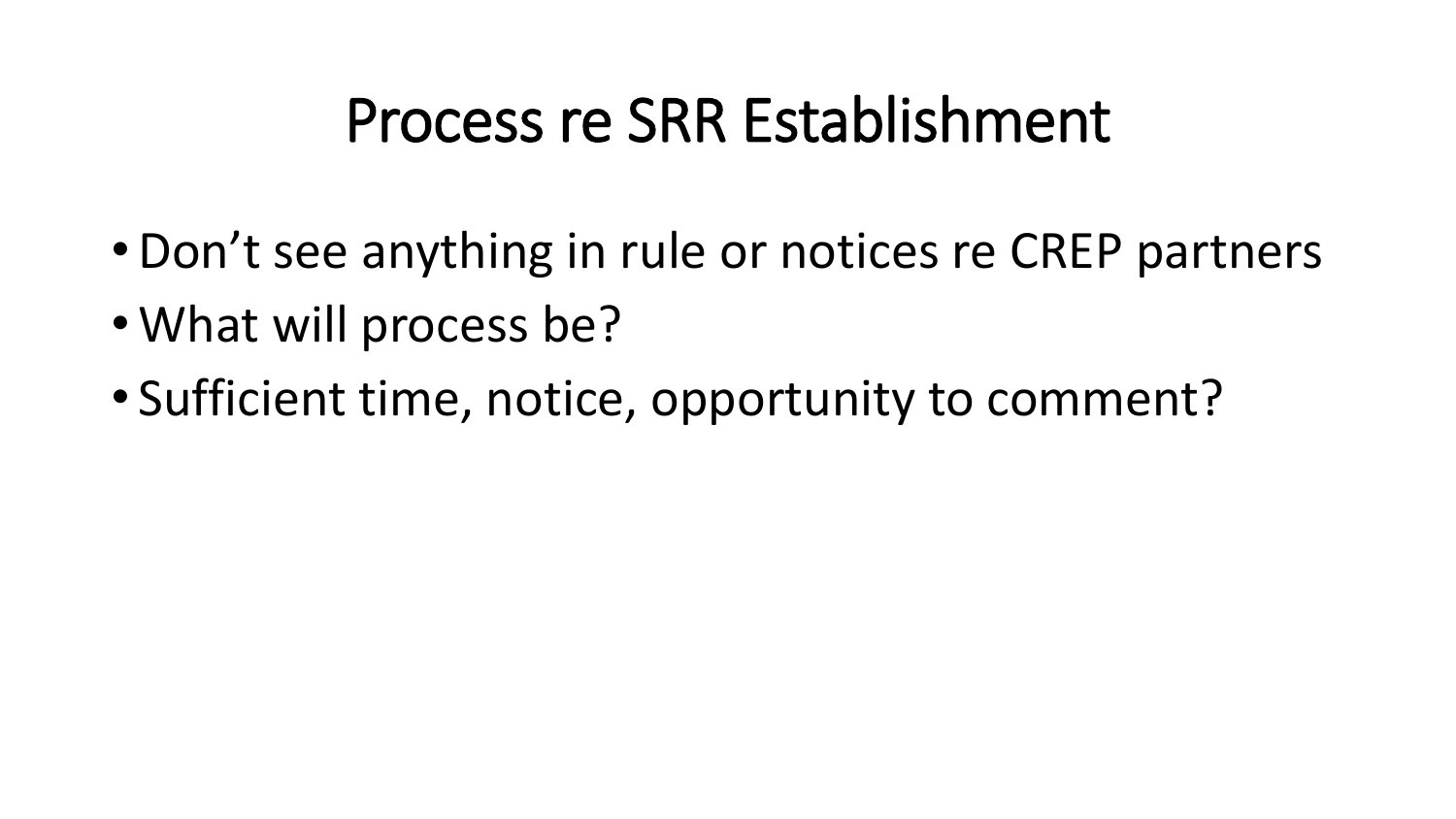#### 30% NGO CREP Match

- $1410.90(a)$ ,  $1410.90(c)(1)$
- Creates a presumption of 30% match for States, Tribes and other NGOs unless negotiate otherwise?

"30 percent of the total cost of the project, unless a different amount is determined by negotiation between the CCC and the eligible partner with whom CCC is entering into the Conservation Reserve Enhancement Program agreement, if the majority of the matching funds to carry out the agreement are provided by one or more eligible partners that are not nongovernmental organizations."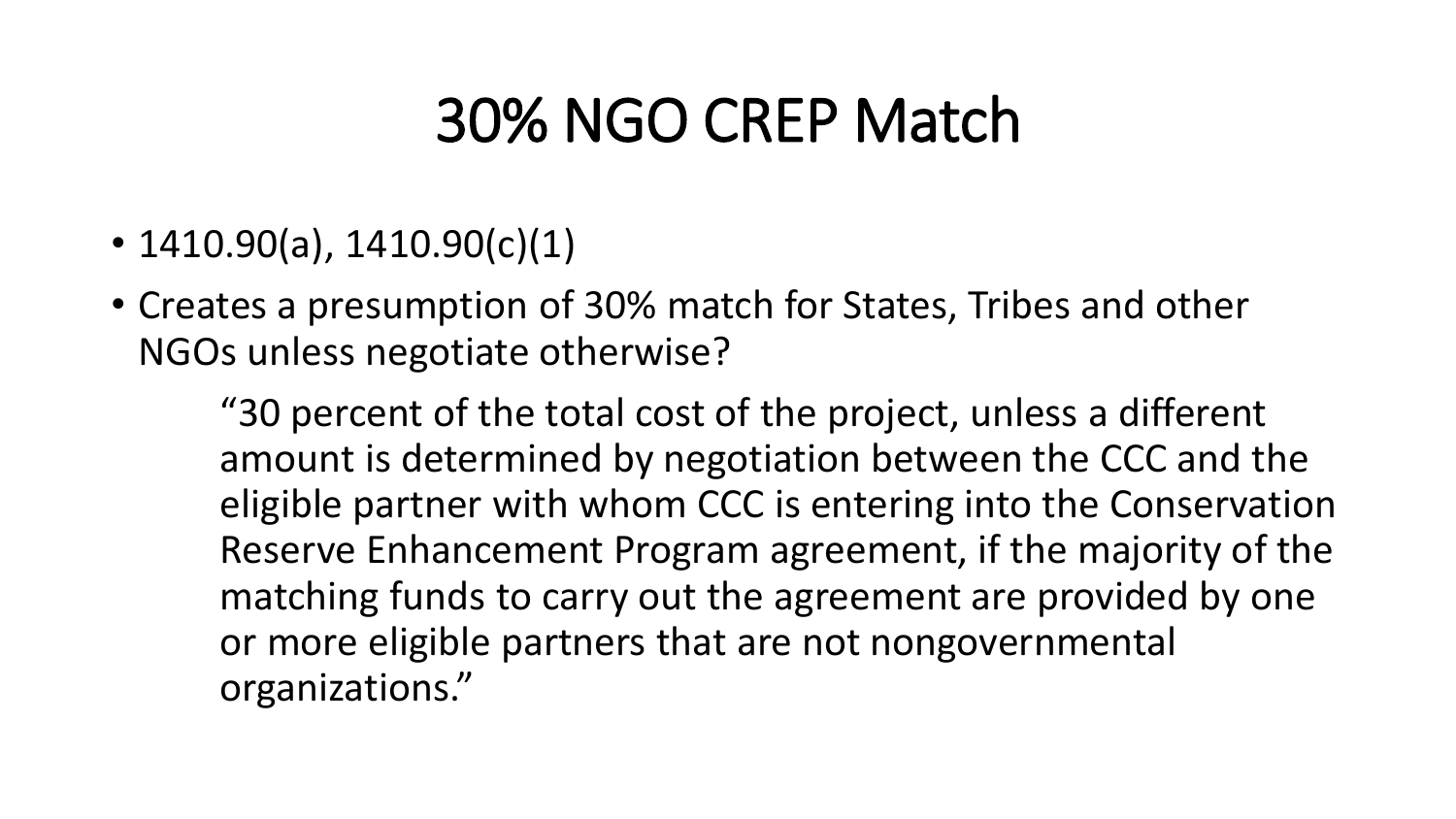# Grandfathering Provision

- 1410.90(a) consistent with 2018 farm bill
- •Notice CRP-891 CREPs in effect Sept 30, 2019 remain as is per CREP Agreements
- •Unclear what happens when seek CREP amendment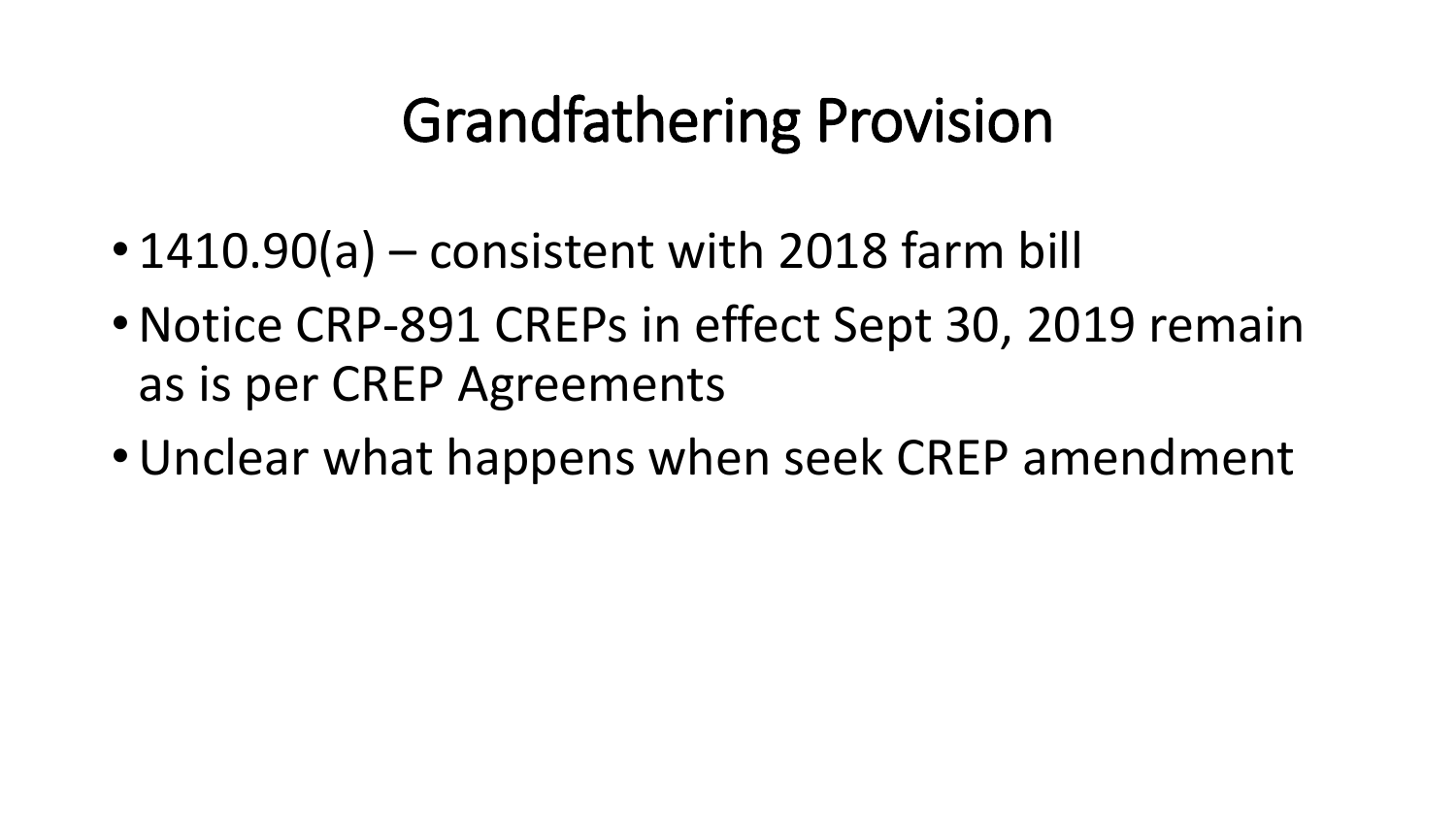#### CLEAR 30 Pilot

- 1410.80
- Where will target areas be?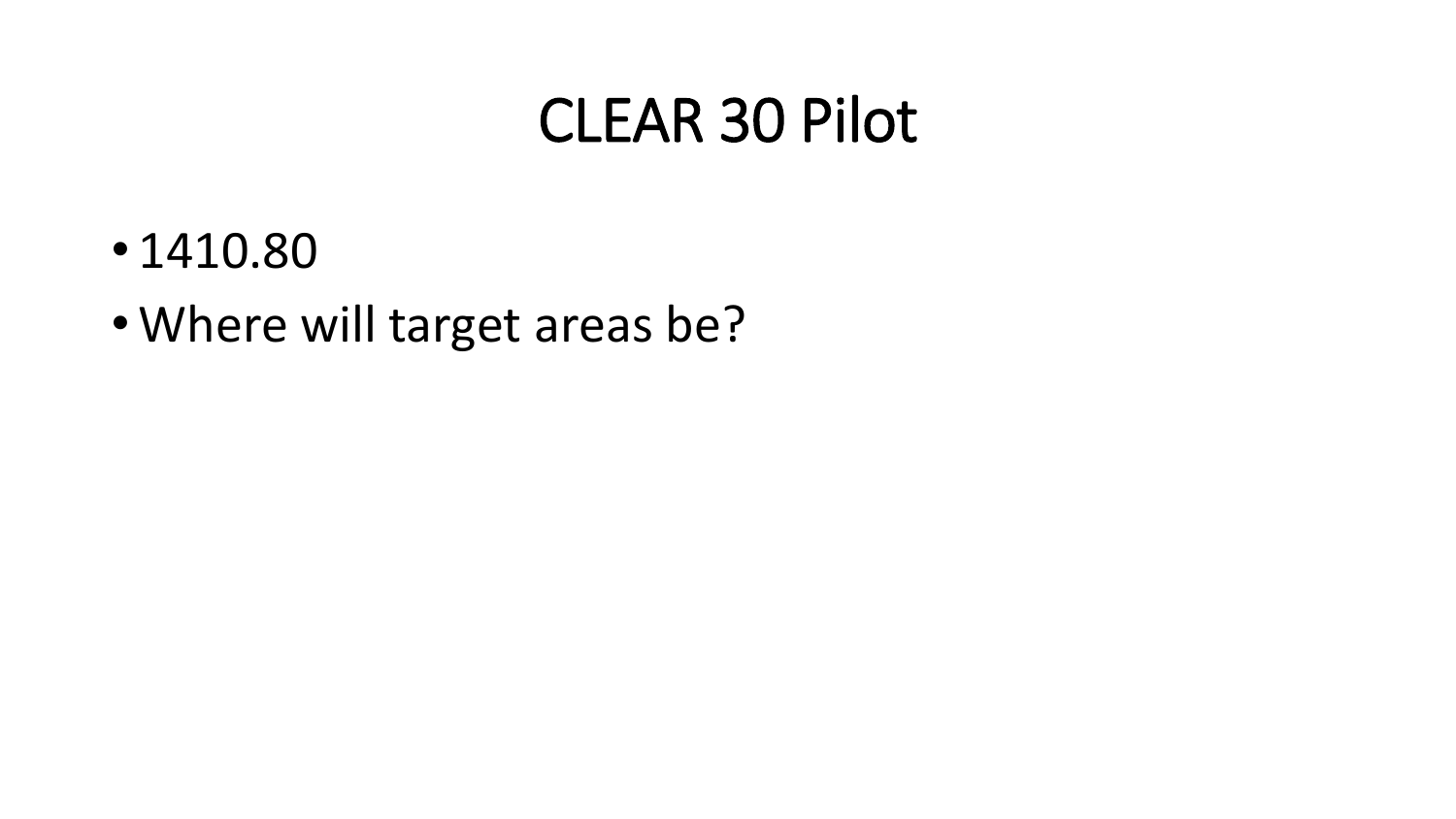# Other Changes in Rule

- Treats PIP as a form of Cost Share
- SIP = 32.5% of  $1<sup>st</sup>$  year rental payment (per farm bill)
- Requires commensurate cut if harvest food from RFB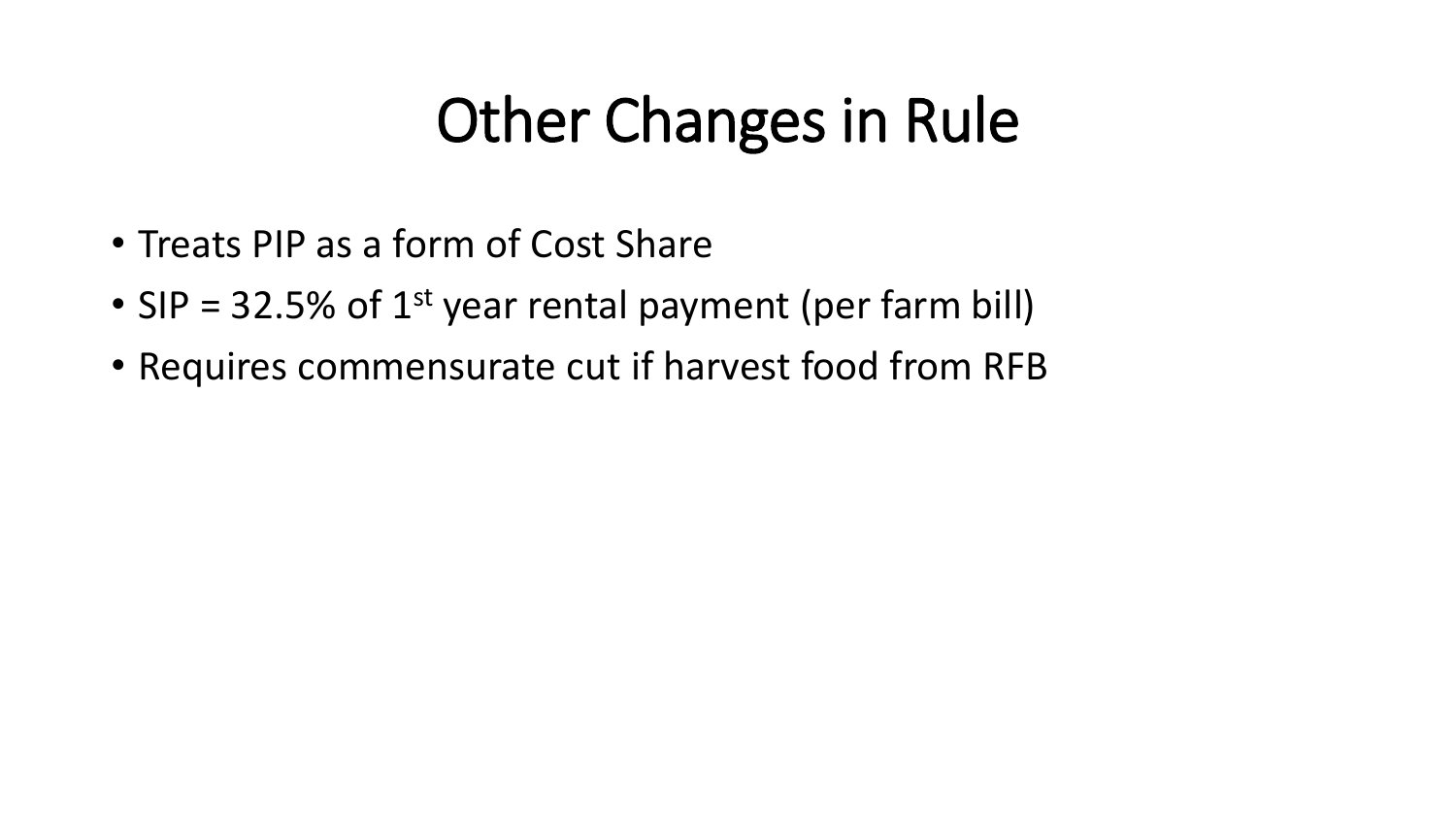# Other Changes in Notices

- Cuts PIP to 5% for non-CREP CCRP
- Caps soil productivity on SRR
- Cuts 20% bonus on SRR for non-CREP CCRP
- Narrows focus of CCRP essentially to CLEAR practices
- *Much like narrowing of scope and cuts to incentives in FY18 & FY19*
- *Big impact: >70% decrease in enrollment*
	- *1.1 M acres in FY16 vs. roughly 300,000 acres in FY18 & FY19*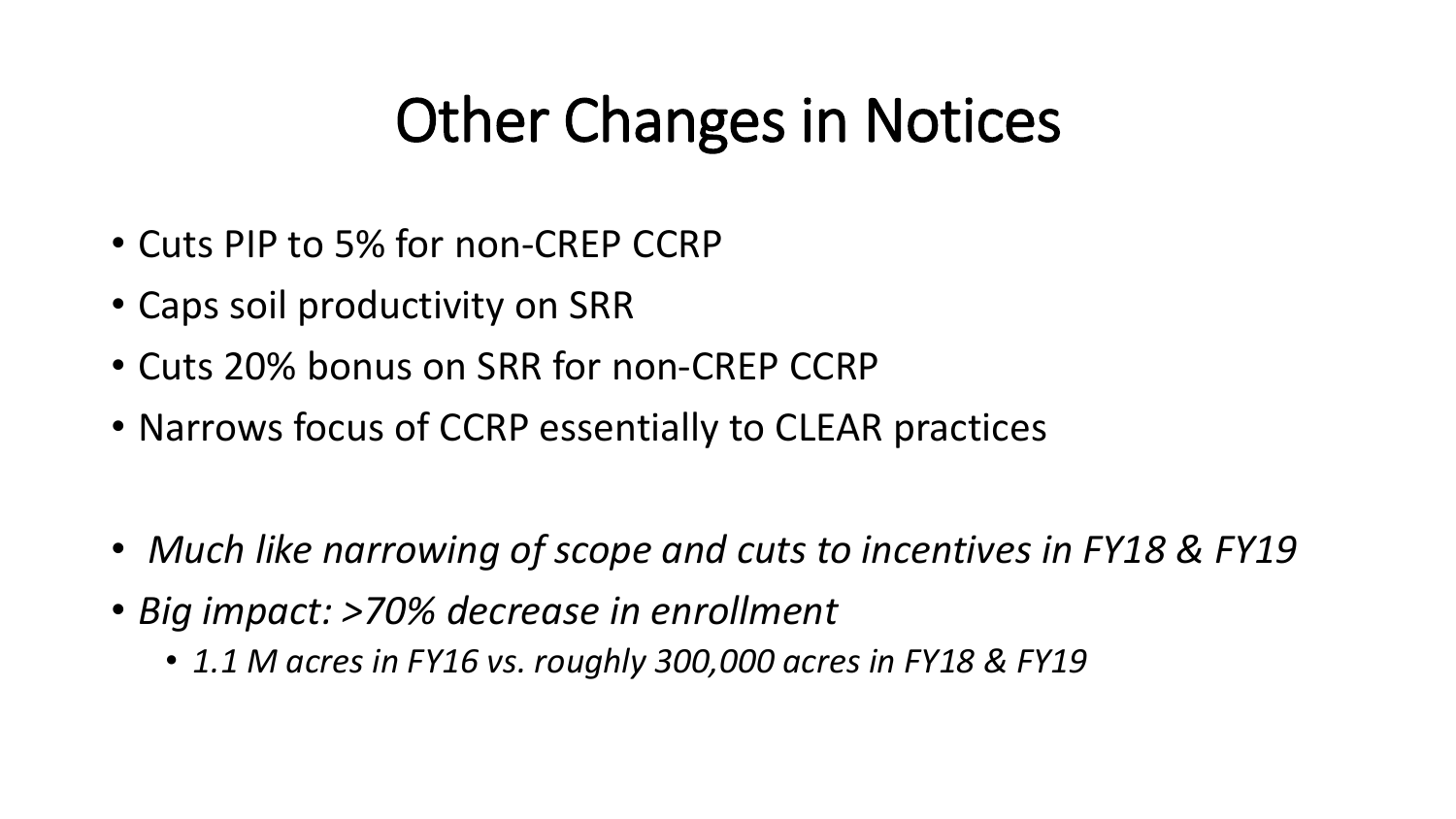#### CRP Rule & Notices: CREP provisions

| <b>2018 Farm Bill Provision</b>                                                                                         | <b>CRP rule provision</b>                                                                                            | <b>CRP</b> notice                                                                                                                                             |
|-------------------------------------------------------------------------------------------------------------------------|----------------------------------------------------------------------------------------------------------------------|---------------------------------------------------------------------------------------------------------------------------------------------------------------|
| 30% CREP match requirements for<br>NGO match                                                                            | $1410.90(a)$ , $1410.90(c)(1)$                                                                                       | Applies to any new CREP but makes<br>it waivable if non-NGO match                                                                                             |
|                                                                                                                         | 1410.41(e) PIP won't exceed 50%<br>of actual cost of installing practice                                             | CRP-889 cuts PIP from 40% to 5%<br>for CCRP practices for FY20                                                                                                |
| Partial PIP: requires USDA to<br>provide partial PIP payment as<br>major components completed if<br>requested by farmer | $1410.40(g)$ PIP will be paid after<br>practice is fully installed $-\frac{doesn't}{dt}$<br>discuss CREP partial PIP | Don't see any language on this                                                                                                                                |
| <b>CREP MPL C/S payments</b>                                                                                            | No language?                                                                                                         | CRP-887 approval per component<br>per contract; decided by local,<br>state, national office depending on<br>cost (\$4,000 or <; \$7,500 or <, or ><br>\$7,500 |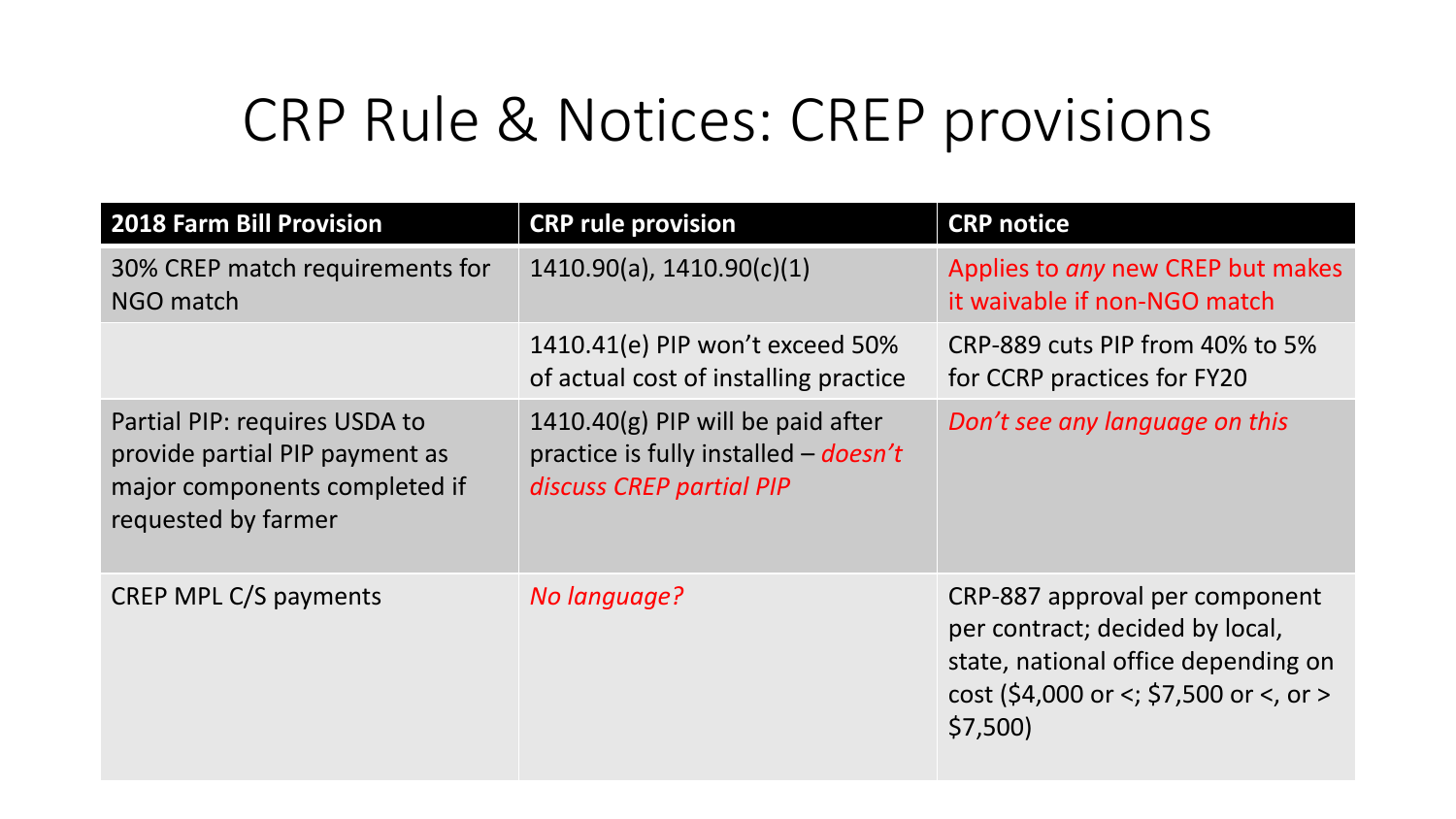#### CRP Rule & Notices: CREP Provisions

| <b>2018 Farm Bill provision</b>                                  | <b>CRP rule</b>                                                                                       | <b>CRP notice</b>                                                                                                                                            |
|------------------------------------------------------------------|-------------------------------------------------------------------------------------------------------|--------------------------------------------------------------------------------------------------------------------------------------------------------------|
| Temporary waiver of non-federal<br><b>CREP</b> match             | No language?                                                                                          | No language?                                                                                                                                                 |
| <b>Riparian Buffer Management</b><br>Payment                     | 1410.90(e)                                                                                            |                                                                                                                                                              |
| Food producing woody plants on<br>riparian buffers - can harvest | $1410.90(e)(3)$ allows harvest but<br>1410.90(f) requires commensurate<br>reduction in rental payment |                                                                                                                                                              |
| Grandfathering provision                                         | 1410.90(a) is consistent with farm<br>bill language                                                   | CRP-891 essentially grandfathers in<br>existing CREPs, keeping SIPs, PIPs<br>etc all per current agreements<br>unless the CREP partners seek an<br>amendment |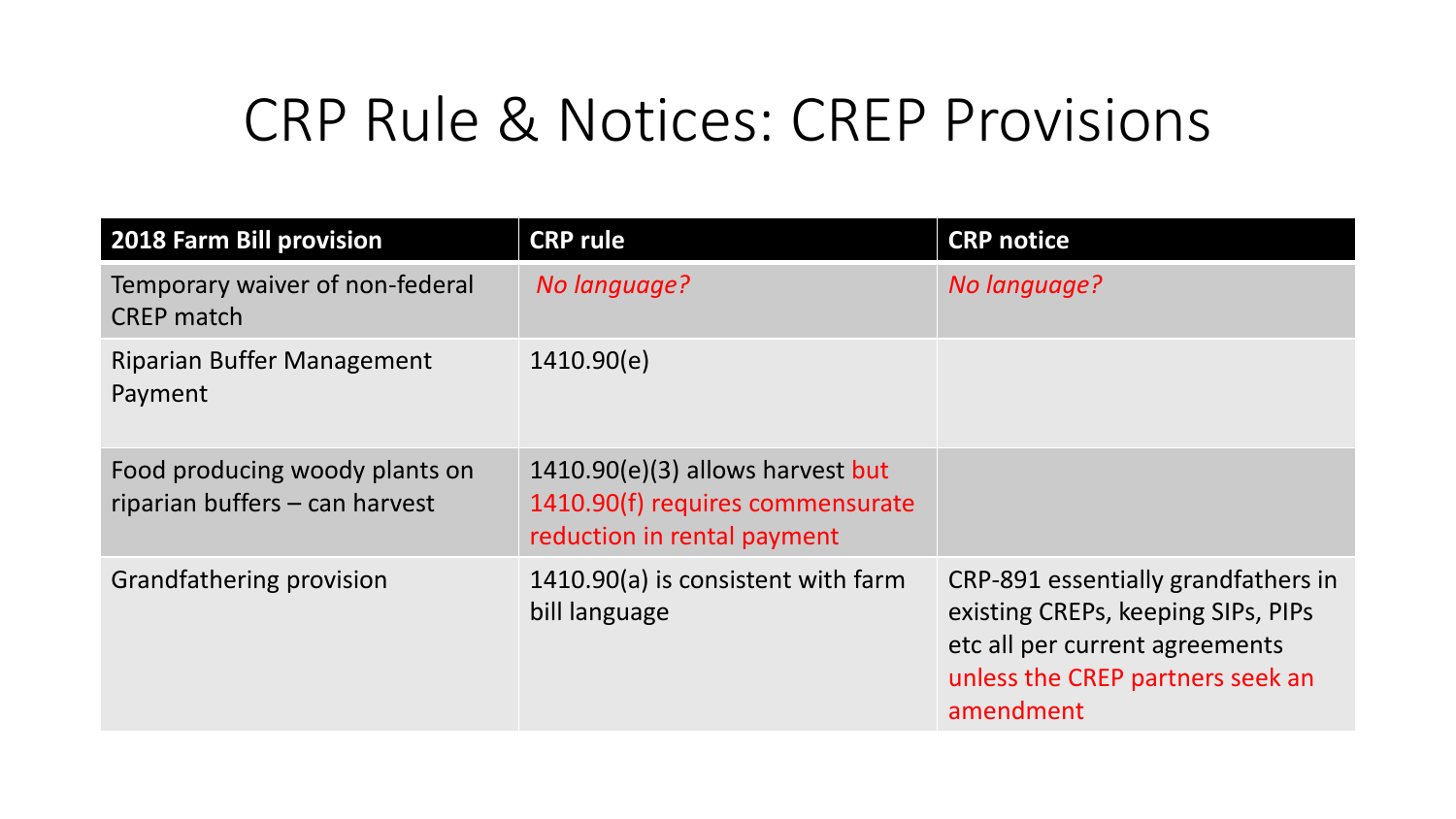#### CRP Rule & Notices: CCRP

| <b>2018 Farm Bill Provision</b>                            | <b>CRP rule</b>                                                                                                                                                                                                                             | <b>CRP</b> notice                                                                                                   |
|------------------------------------------------------------|---------------------------------------------------------------------------------------------------------------------------------------------------------------------------------------------------------------------------------------------|---------------------------------------------------------------------------------------------------------------------|
| CLEAR 30 - provisions track CRP<br>rule                    | 1410.80 Must be located w/in a<br>pilot area & in a CLEAR or other<br>WQ practice; last yr of CRP<br>contract; 30 yrs of CRP rental<br>payments; compatible economic<br>use (managed haying & grazing,<br>timber) consistent with cons plan | Will there be a notice?                                                                                             |
| Priority for CLEAR (at least 40%<br>CCRP)                  | 1410.30(b) CCRP will generally be<br>limited to CLEAR practices                                                                                                                                                                             | <b>CRP-889 limits CCRP practices</b><br>largely to CLEAR practices                                                  |
| Minimum enrollment (at least 8.6<br>M acres by $2023$ )    |                                                                                                                                                                                                                                             |                                                                                                                     |
| $SIP = 32.5\%$ of 1 <sup>st</sup> yr CRP rental<br>payment | C/S payments, including PIP, can't<br>exceed 100% (1410.40(d)(2));<br>SIP = 32.5% of $1^{st}$ yr CRP rental<br>payment (1410.45(b)(1))                                                                                                      | <b>CRP-889 incentives cuts:</b><br>$SIP = 32.5\%$ of 1 yr rental;<br>$PIP = 5\%$ (not 40%);<br>No 20% bonus on SRR; |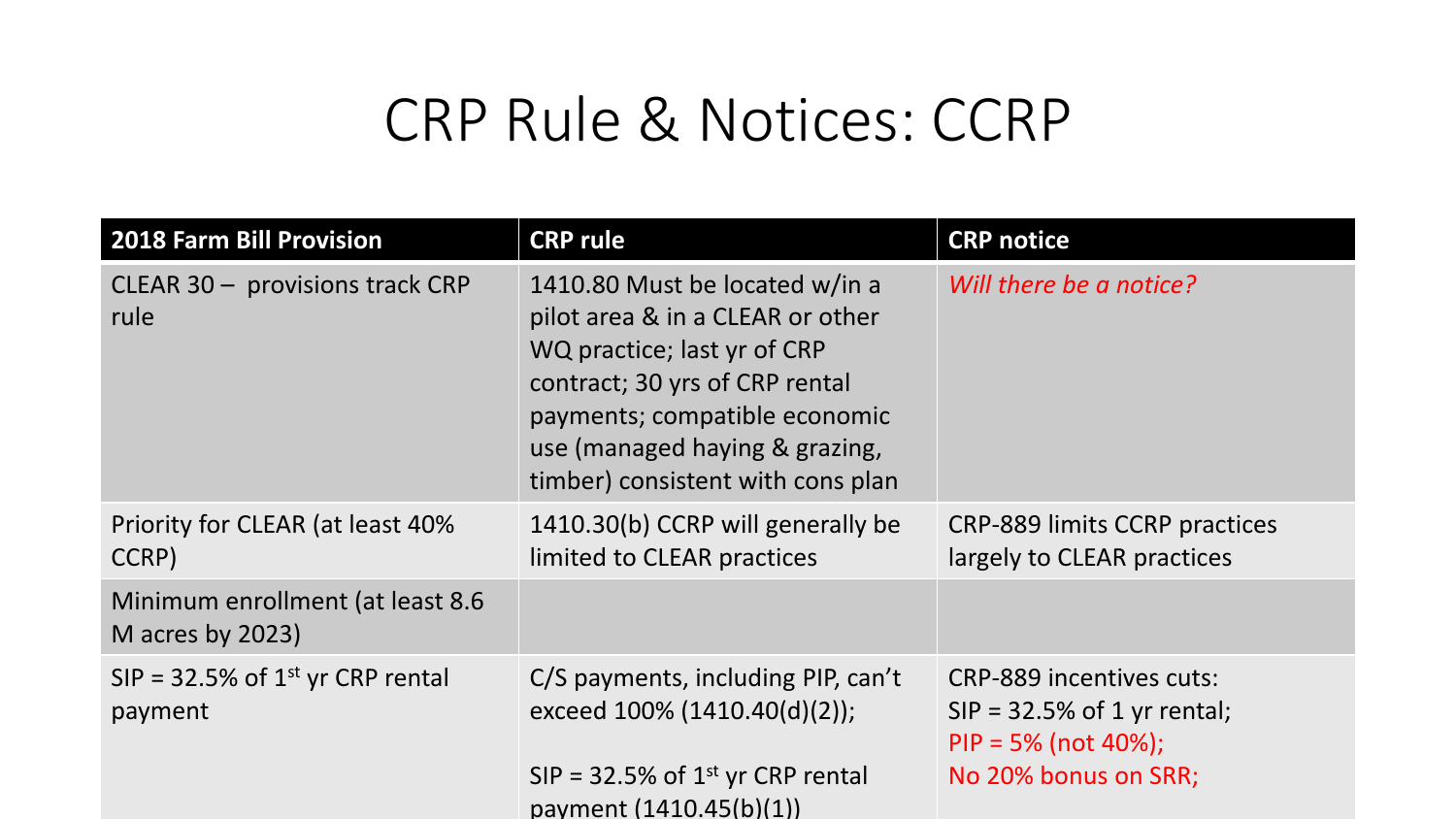# CRP Rule & Notices: General Signup

| 2018 Farm Bill               | <b>CRP rule</b>                  | <b>CRP notice</b>                                                         |
|------------------------------|----------------------------------|---------------------------------------------------------------------------|
| Annual general signups       | 1410.30(a)                       | CRP-888 (dates for FY20 GS)                                               |
| Historic acreage allocations | No language?                     | No language? Separate pools of EBI<br>rankings?                           |
|                              | 1410.31 acceptability of offers? |                                                                           |
|                              |                                  | <b>Revisions to EBI to reflect SAFE</b><br>acres, but no extra points for |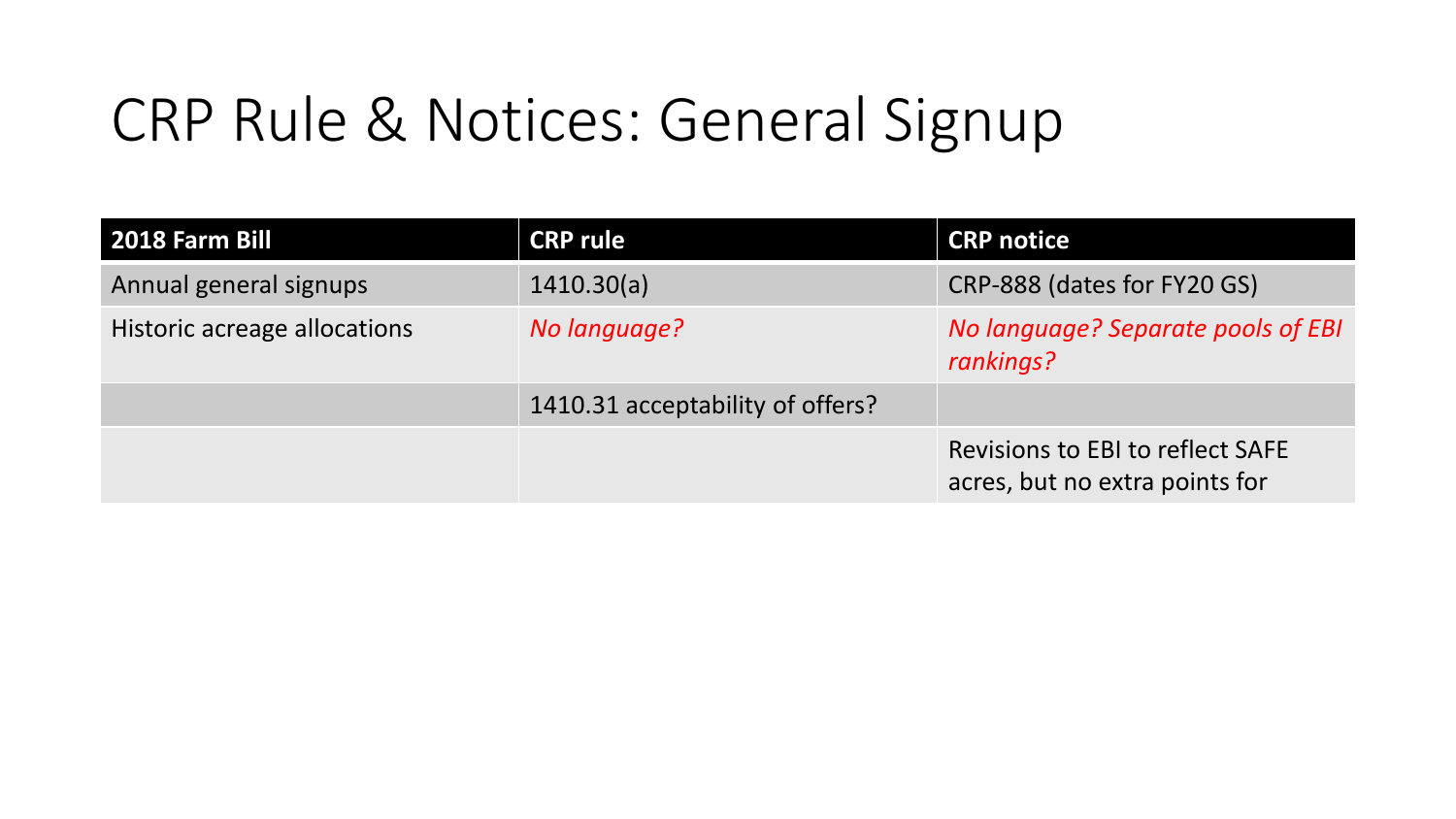### CRP Rule and Notices: General Provisions

| 2018 Farm bill                                   | <b>CRP rule</b>                                                                                                                                                                                                                                                                                    | <b>Notices</b>                                                                                                                                                                                                                                                |
|--------------------------------------------------|----------------------------------------------------------------------------------------------------------------------------------------------------------------------------------------------------------------------------------------------------------------------------------------------------|---------------------------------------------------------------------------------------------------------------------------------------------------------------------------------------------------------------------------------------------------------------|
| Soil Rental Rate - NASS calculates<br>every year | 1410.42(b) weighted average soil<br>rental rate (may include a bonus on<br>SRR); can include a national rental<br>rate cap; county rental rate<br>schedule includes relative<br>productivity of soils $(1410.42(f))$ ;<br>MPL based on estimates of<br>prevailing rental rates of riparian<br>MPL) | CRP-889 and CRP-888 SRR caps of<br>\$300 and \$240/acre respectively<br>on CCRP and GS; CRP-889 no bonus<br>on SRR; CRP-878 no enhancement<br>for productive soils<br>Note: MPL rates have not been<br>adjusted in Chesapeake Bay<br>watershed for many years |
| Cost share                                       | 1410.41(b) Average cost may be<br>determined by STC<br>recommendations based on state<br>or county or part there of                                                                                                                                                                                | CRP-887: state or county offices<br>review C/S rates & establish FY20<br>$C/S$ rates                                                                                                                                                                          |
| Midcontract Management $-$ no C/S                | 1410.22(e) No MCM C/S                                                                                                                                                                                                                                                                              | CRP-891 (CREP) & CRP-887                                                                                                                                                                                                                                      |
|                                                  |                                                                                                                                                                                                                                                                                                    |                                                                                                                                                                                                                                                               |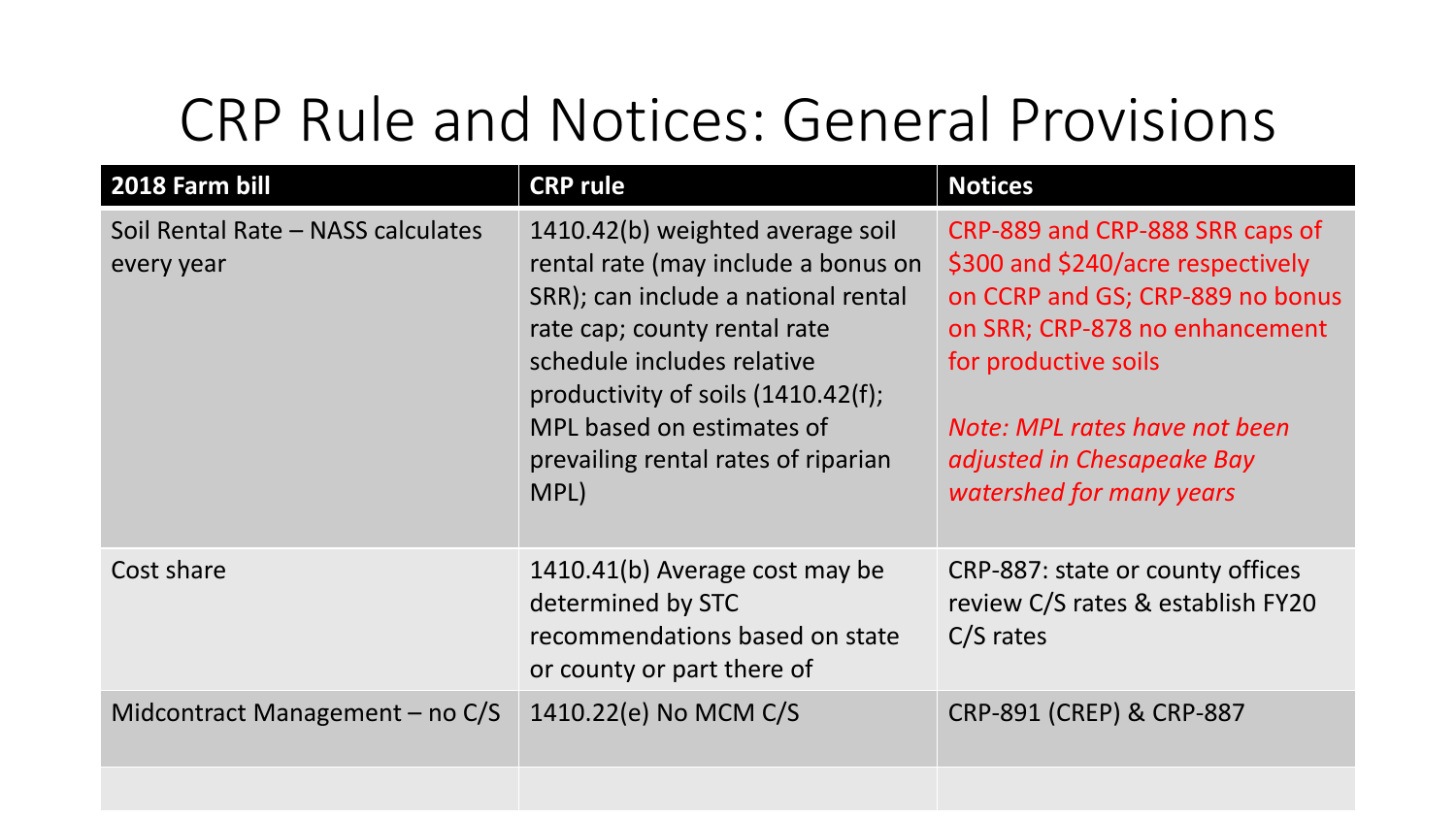#### CRP Rule & Notices: General Provisions

| 2018 Farm Bill | <b>CRP Rule</b>                                                                                                                                 | <b>CRP Notices</b> |
|----------------|-------------------------------------------------------------------------------------------------------------------------------------------------|--------------------|
|                | C/S payments, including PIP, can't<br>exceed $100\%$ (1410.4(d)(1), (2))<br>including C/S from other sources<br>(like NGOs & States)            |                    |
|                | 1410.40 (f) C/S for tree thinning to<br>benefit wildlife habitat etc.                                                                           |                    |
|                | Permissive uses (wind turbines,<br>etc); CCC may permit selling<br>carbon, WQ or other credits<br>1410.63                                       |                    |
|                | <b>Removes National Conservation</b><br>Priority Areas; State can submit<br>proposed state priority areas<br>1410.8(a)-(d) & expire after 5 yrs |                    |